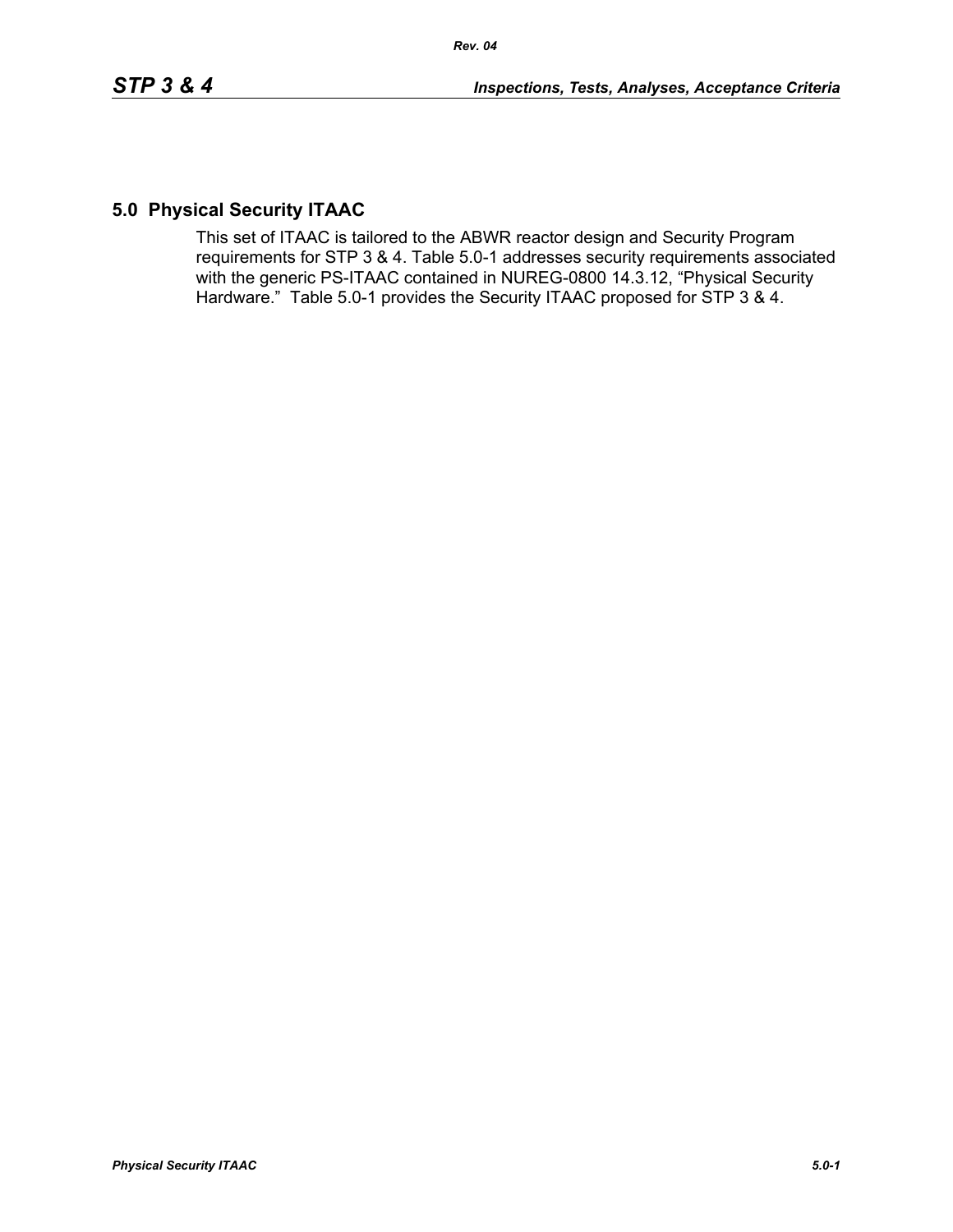| <b>Design Commitment</b>                                                                                                                                                                                                                                                                                                                                                                                                                  | <b>Inspections, Tests, Analyses</b>                                                                                                                                                                                                                                                                                                                                                                                                                                                                                                                                             | <b>Acceptance Criteria</b>                                                                                                                                                                                                                                                                                                                                                                                                                                                                                                                        |
|-------------------------------------------------------------------------------------------------------------------------------------------------------------------------------------------------------------------------------------------------------------------------------------------------------------------------------------------------------------------------------------------------------------------------------------------|---------------------------------------------------------------------------------------------------------------------------------------------------------------------------------------------------------------------------------------------------------------------------------------------------------------------------------------------------------------------------------------------------------------------------------------------------------------------------------------------------------------------------------------------------------------------------------|---------------------------------------------------------------------------------------------------------------------------------------------------------------------------------------------------------------------------------------------------------------------------------------------------------------------------------------------------------------------------------------------------------------------------------------------------------------------------------------------------------------------------------------------------|
| 1. Vital Equipment                                                                                                                                                                                                                                                                                                                                                                                                                        |                                                                                                                                                                                                                                                                                                                                                                                                                                                                                                                                                                                 | A report exists and concludes that                                                                                                                                                                                                                                                                                                                                                                                                                                                                                                                |
| (a) Vital equipment is located only<br>within a vital area.                                                                                                                                                                                                                                                                                                                                                                               | (a) Inspections will be performed to confirm that vital-<br>equipment is located within a vital area.                                                                                                                                                                                                                                                                                                                                                                                                                                                                           | (a) vital equipment is located only within a vital-<br>area, and                                                                                                                                                                                                                                                                                                                                                                                                                                                                                  |
| (b) Access to vital equipment-<br>requires passage through at least<br>two physical barriers.                                                                                                                                                                                                                                                                                                                                             | (b) Inspections will be performed to confirm that access to<br>vital equipment requires passage through at least two physical<br>barriers.                                                                                                                                                                                                                                                                                                                                                                                                                                      | (b) access to the vital equipment requires-<br>passage through at least two physical barriers.                                                                                                                                                                                                                                                                                                                                                                                                                                                    |
| 2. Physical barriers for the<br>protected area perimeter are not-<br>part of vital area barriers.                                                                                                                                                                                                                                                                                                                                         | An inspection of the protected area perimeter barrier will be-<br>performed to verify that physical barriers at the perimeter of<br>the protected area are separated from any other barrier-<br>designated as a vital area barrier.                                                                                                                                                                                                                                                                                                                                             | A report exists and concludes that physical-<br>barriers at the perimeter of the protected area are<br>separated from any other barrier designated as a<br>vital area barrier.                                                                                                                                                                                                                                                                                                                                                                    |
| 3. Isolation zones exist in outdoor-<br>areas adjacent to the physical-<br>barrier at the perimeter of the-<br>protected area that allow 20 feet of<br>observation on either side of the<br>barrier. Where permanent buildings<br>do not allow a 20 foot observation-<br>distance on the inside of the<br>protected area, the building walls-<br>are immediately adjacent to, or an-<br>integral part of, the protected area-<br>barrier. | An inspection of the isolation zone will be performed to verify-<br>that the isolation zones exist in outdoor areas adjacent to the<br>physical barrier at the perimeter of the protected area which<br>allows 20 feet of observation of the activities of people on<br>either side of the barrier except where permanent buildings do<br>not allow a 20 foot observation distance on the inside of the-<br>protected area barrier, the inspection will confirm that the-<br>building walls are immediately adjacent to, or an integral part<br>of, the protected area barrier. | A report exists and concludes that isolation zones<br>exist in outdoor areas adjacent to the physical-<br>barrier at the perimeter of the protected area and<br>allow 20 feet of observation of the activities of<br>people on either side of the barrier. Where-<br>permanent buildings do not allow a 20 foot-<br>observation distance on the inside of the<br>protected area, the building walls are immediately<br>adjacent to, or an integral part of, the protected<br>area barrier and the 20 foot observation distance<br>does not apply. |
| 4. Intrusion detection system can<br>detect penetration or attempted-<br>penetration of the protected area-<br>barrier.                                                                                                                                                                                                                                                                                                                   | Tests, inspections or a combination of tests and inspections of<br>the intrusion detection system will be performed to verify the<br>system can detect penetration or attempted penetration of the<br>protected area barrier and that subsequent alarms annunciate<br>in both the Central Alarm Station and Secondary Alarm-<br>Station.                                                                                                                                                                                                                                        | A report exists and concludes that the intrusion-<br>detection system can detect penetration or<br>attempted penetration of the protected area-<br>barrier and subsequent alarms annunciate in the<br><b>Central Alarm Station and Secondary Alarm-</b><br>Station.                                                                                                                                                                                                                                                                               |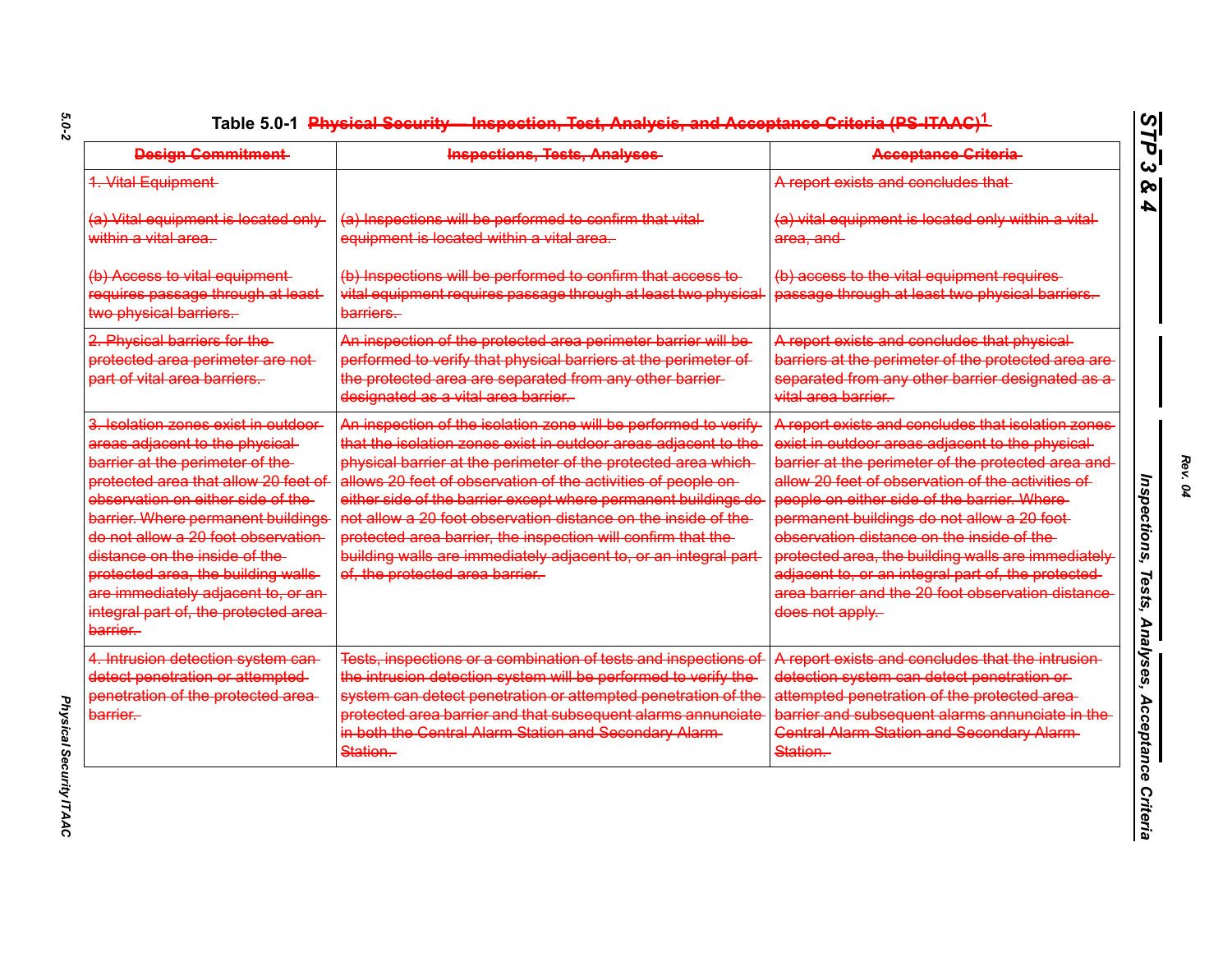| <b>Design Commitment</b>                                                                                                                                                                                                                                   | <b>Inspections, Tests, Analyses</b>                                                                                                                                                                                                                                                                                                                                                                                              | <b>Acceptance Criteria</b>                                                                                                                                                                                                                                                                     |
|------------------------------------------------------------------------------------------------------------------------------------------------------------------------------------------------------------------------------------------------------------|----------------------------------------------------------------------------------------------------------------------------------------------------------------------------------------------------------------------------------------------------------------------------------------------------------------------------------------------------------------------------------------------------------------------------------|------------------------------------------------------------------------------------------------------------------------------------------------------------------------------------------------------------------------------------------------------------------------------------------------|
| 5. Isolation zones and exterior<br>areas within the protected area are<br>provided with illumination to permit<br>observation of abnormal presence<br>or activity of persons or vehicles.                                                                  | Inspection of the illumination in the isolation zones and<br>external areas of the protected area will be performed to-<br>confirm sufficient illumination to permit observation.                                                                                                                                                                                                                                                | A report exists and concludes that illumination in-<br><del>isolation zones and exterior areas within the</del><br>protected area is 0.2 foot candles measured<br>horizontally at ground level or, alternatively,<br>sufficient to permit observation.                                         |
| 6. The external walls, doors, ceiling<br>and floors in the main control room,<br>central alarm station, and the last<br>access control function for access<br>to the protected area are bullet-<br>resistant to at least a UL level 4<br><del>round.</del> | Type test, analysis or a combination of type test and analysis<br>will be performed for the external walls, doors, ceilings, floors,<br>and any windows in the walls in the main control room, central<br>alarm station, and the enclosure that houses the individual-<br>that has the last access control function for access into the<br>protected area to ensure they are bullet resistant to at least a<br>UL level 4 round. | A report exists and concludes that the walls,<br>doors, ceilings, floors in the main control room,<br>the central alarm station, and the location within<br>which the last access control function for access<br>to the protected area are bullet resistant to at<br>least a UL level 4 round. |
| 7. The vehicle barrier system is-<br>installed and located at the<br>necessary stand off distance to<br>protect against the DBT vehicle-<br><del>bombs.</del>                                                                                              | Type test, inspections, analysis or a combination of type tests,<br>inspections and analysis will be performed for the vehicle<br>barrier system to ensure it will protect against the DBT vehicle<br>bombs based upon the stand off distance for the system.                                                                                                                                                                    | A report exists and concludes that the vehicle<br>barrier system will protect against the DBT-<br>vehicle bombs based upon the stand off distance<br><del>for the system.</del>                                                                                                                |
| 8. Access control points are-<br>established to:                                                                                                                                                                                                           | A test, inspection, or combination of tests and inspections of<br>installed systems and equipment will be performed to verify-<br>that access control points to the protected area exist and that:                                                                                                                                                                                                                               | A report exists and concludes that:                                                                                                                                                                                                                                                            |
| (a) Control personnel and vehicle<br>access into the protected area.                                                                                                                                                                                       | (a) Personnel and vehicle access into the protected area is<br><del>controlled.-</del>                                                                                                                                                                                                                                                                                                                                           | (a) Access points for the protected area are-<br>configured to control access.                                                                                                                                                                                                                 |
| (b) Detect firearms, explosives,<br>and incendiary devices at the<br>protected area personnel access<br><del>points.</del>                                                                                                                                 | (b) Detection equipment is capable of detecting explosives,<br>incendiary devices, and firearms at the protected area-<br>personnel access points.                                                                                                                                                                                                                                                                               | (b) Detection equipment is capable of detecting<br>firearms, incendiary devices, and explosives at<br>the protected area personnel access points.                                                                                                                                              |
| 9. An access control system with<br>numbered picture badges is<br>installed for use by individuals who<br>are authorized access to protected<br>areas without escort.                                                                                      | A test of the access control system with numbered picture-<br>badges will be performed to verify that unescorted access to<br>protected areas is granted only to authorized personnel.                                                                                                                                                                                                                                           | A report exists and concludes that the access<br>authorization system with numbered picture<br>badges can identify and authorize protected area<br>access only to those personnel with unescorted<br><del>access authorization.</del>                                                          |

 $5.0 - 3$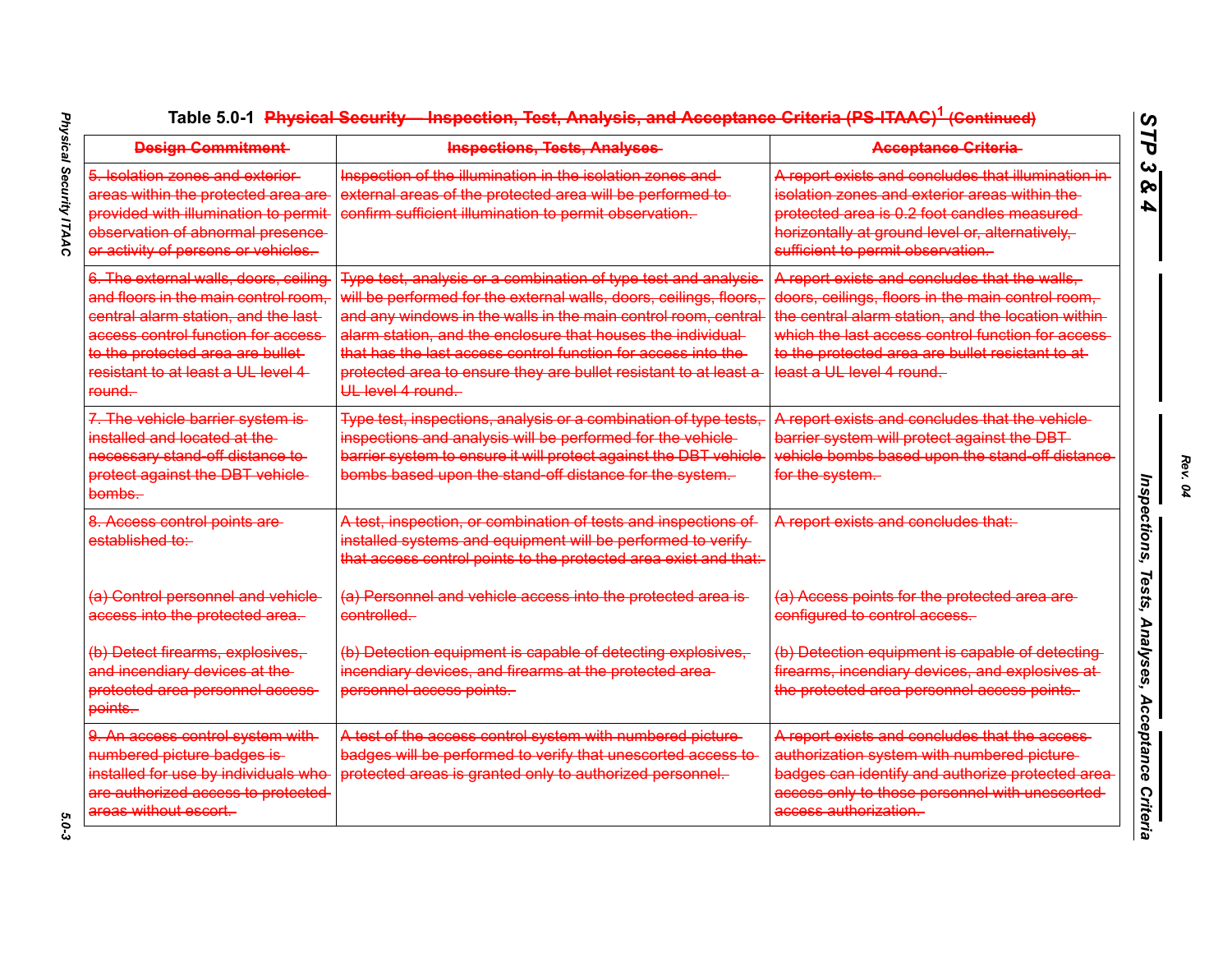| <b>Design Commitment</b>                                                                                                                                                                                                                                                                                                                                                                                        | <b>Inspections, Tests, Analyses</b>                                                                                                                                                                                                                                                                                                                                                                                     | <b>Acceptance Criteria</b>                                                                                                                                                                                                                                                                                                                                                                                                                         |
|-----------------------------------------------------------------------------------------------------------------------------------------------------------------------------------------------------------------------------------------------------------------------------------------------------------------------------------------------------------------------------------------------------------------|-------------------------------------------------------------------------------------------------------------------------------------------------------------------------------------------------------------------------------------------------------------------------------------------------------------------------------------------------------------------------------------------------------------------------|----------------------------------------------------------------------------------------------------------------------------------------------------------------------------------------------------------------------------------------------------------------------------------------------------------------------------------------------------------------------------------------------------------------------------------------------------|
| <b>10. Unoccupied vital areas are</b><br>locked and alarmed with activated<br>intrusion detection systems that-<br>annunciate in the Central and<br><b>Secondary Alarm Stations upon-</b><br>intrusion into a vital area.                                                                                                                                                                                       | A test, inspection, or a combination of tests and inspections<br>will be performed to verify that unoccupied vital areas are-<br>locked and that intrusion will be detected and annunciated in-<br>both the Central Alarm Station and Secondary Alarm Station.                                                                                                                                                          | A report exists and concludes that unoccupied<br>vital areas are locked and intrusion is detected<br>and annunciated in both the Central Alarm Station<br>and Secondary Alarm Station.                                                                                                                                                                                                                                                             |
| 11. Security alarm annunciation<br>occurs in the central alarm station<br>and in at least one other-<br>continuously manned station not-<br>necessarily onsite.                                                                                                                                                                                                                                                 | Test, inspection or a combination of tests and inspections of<br>the installed systems will be performed to ensure that security<br>alarms annunciate in the central alarm station and in at least<br>one other continuously manned station.                                                                                                                                                                            | A report exists and concludes that security alarms<br>annunciate in the central alarm station and in at-<br>least one other continuously manned station.                                                                                                                                                                                                                                                                                           |
| <b>12. Secondary security power-</b><br>supply system for alarm-<br>annunciator equipment and<br>non portable communications<br>equipment is located within a vital<br>area.                                                                                                                                                                                                                                    | An inspection will be performed to ensure that the location of<br>the secondary security power supply system for alarm-<br>annunciator equipment and non-portable communications-<br>equipment is within a vital area.                                                                                                                                                                                                  | A report exists and concludes that the secondary<br>security power system for alarm annunciator-<br>equipment and non-portable communications<br>equipment is located within a vital area.                                                                                                                                                                                                                                                         |
| <b>13. Security alarm devices</b><br>including transmission lines to-<br>annunciators are tamper indicating<br>and self-checking, (e.g. an-<br>automatic indication is provided<br>when failure of the alarm system or<br>a component occurs or when on-<br>standby power), and alarm-<br>annunciation indicates the type of<br>alarm, (e.g., intrusion alarms,<br>emergency exit alarm, etc.) and<br>location. | A test will be performed to verify that security alarms including<br>transmission lines to annunciators are tamper indicating and<br>self checking, (e.g. an automatic indication is provided when<br>failure of the alarm system or a component occurs, or when<br>on standby power) and that alarm annunciation indicates the<br>type of alarm, (e.g., intrusion alarms, emergency exit alarm,<br>etc.) and location. | A report exists and concludes that security alarm<br>devices including transmission lines to-<br>annunciators are tamper indicating and-<br>self-checking (e.g., an automatic indication is-<br>provided when failure of the alarm system or a<br>component occurs, or when the system is on<br>standby power) and that alarm annunciation-<br>indicates the type of alarm, (e.g., intrusion-<br>alarms, emergency exit alarm, etc.) and location. |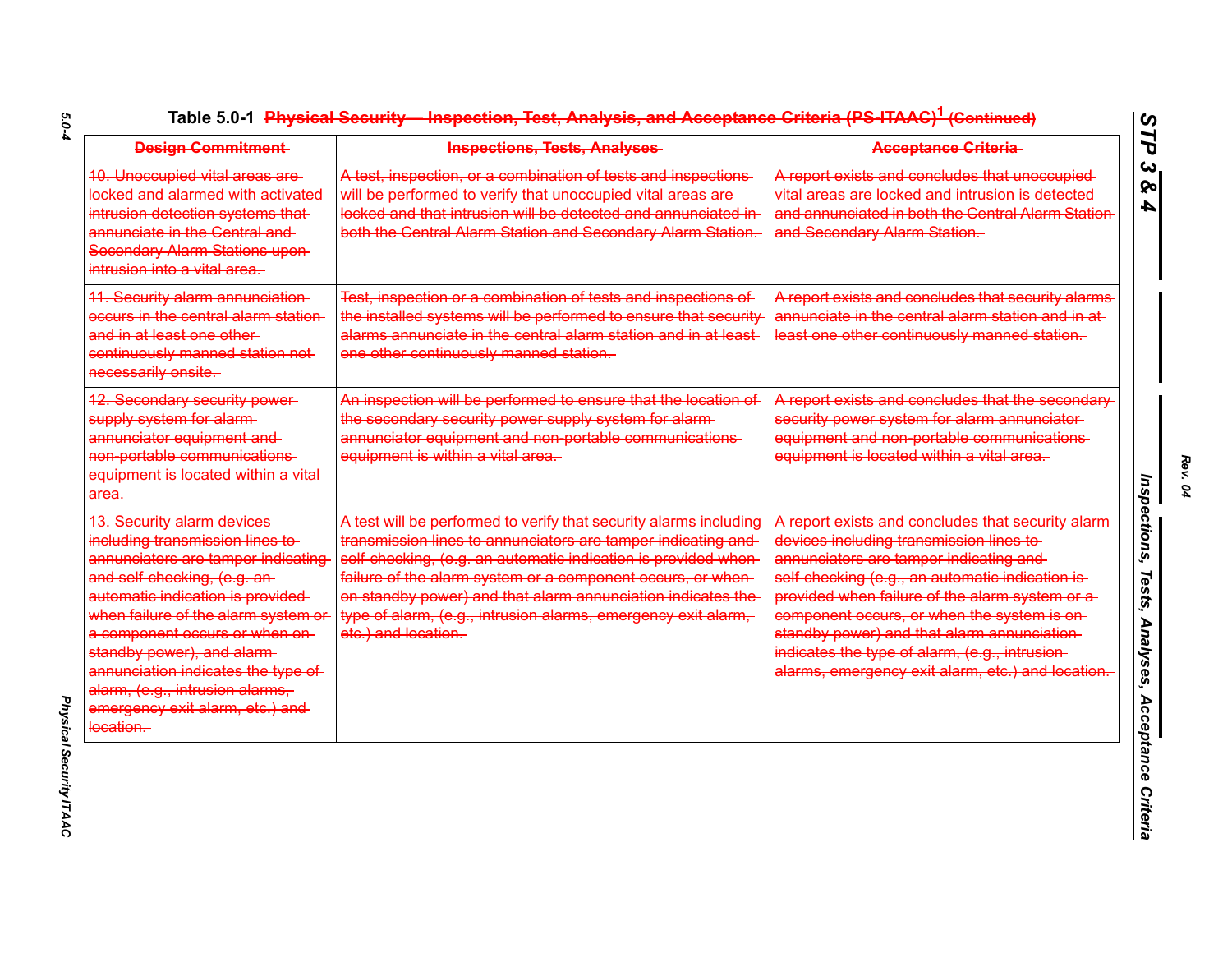| 14. Equipment exists to record-<br>onsite security alarm annunciation<br>including the location of the alarm,<br>false alarm, alarm check, and<br>tamper indication and the type of<br>alarm, location, alarm circuit, date,<br>and time. | Tests will be performed to ensure that equipment is capable of<br>recording each onsite security alarm annunciation including<br>the location of the alarm, false alarm, alarm check, and<br>tamper indication and the type of alarm, location, alarm circuit,<br>date, and time. | A report exists and concludes that equipment is<br>capable of recording each onsite security alarm-<br>annunciation including the location of the alarm,<br>false alarm, alarm check, and tamper indication-                     |
|-------------------------------------------------------------------------------------------------------------------------------------------------------------------------------------------------------------------------------------------|-----------------------------------------------------------------------------------------------------------------------------------------------------------------------------------------------------------------------------------------------------------------------------------|----------------------------------------------------------------------------------------------------------------------------------------------------------------------------------------------------------------------------------|
|                                                                                                                                                                                                                                           |                                                                                                                                                                                                                                                                                   | and the type of alarm, location, alarm circuit, date,<br>and time.                                                                                                                                                               |
| 15. Emergency exits through the-<br>protected area perimeter and vital-<br>area boundaries are alarmed.                                                                                                                                   | Test, inspection or a combination of tests and inspections will<br>be performed to verify that emergency exits through the-<br>protected area perimeter and vital area boundaries are-<br>alarmed.                                                                                | A report exists and concludes that emergency-<br>exits through the protected area perimeter and-<br>vital area boundary are alarmed.                                                                                             |
| <b>16. The central and secondary-</b><br>alarm stations:                                                                                                                                                                                  | Test, inspection, or a combination of tests and inspections will<br>be performed to verify that:                                                                                                                                                                                  | A report exists and concludes that the alarm-<br>stations:                                                                                                                                                                       |
| (a) Central and secondary alarm-<br>stations have conventional (land-<br>line) telephone service and other<br>communication capabilities with-<br>local law enforcement authorities.                                                      | (a) The alarm stations are equipped with conventional (land<br>line) telephone service and other capability to communicate<br>with local law enforcement authorities.                                                                                                             | (a) are equipped with conventional (land line)<br>telephone service and other capability to<br>communicate with local law enforcement-<br>authorities: and                                                                       |
| (b) Central and secondary alarm-<br>stations are capable of continuous<br>communication with security-<br>personnel.                                                                                                                      | (b) The alarm stations are equipped with the capability to-<br>continuously communicate with security officers, watchmen or<br>armed response individuals, or other security personnel that-<br>have responsibilities during a contingency event.                                 | (b) are equipped with the capability to-<br>continuously communicate with security officers,<br>watchmen or armed response individuals, or<br>other security personnel that have responsibilities<br>during a contingency event. |

*Rev. 04*

 $5.0 - 5$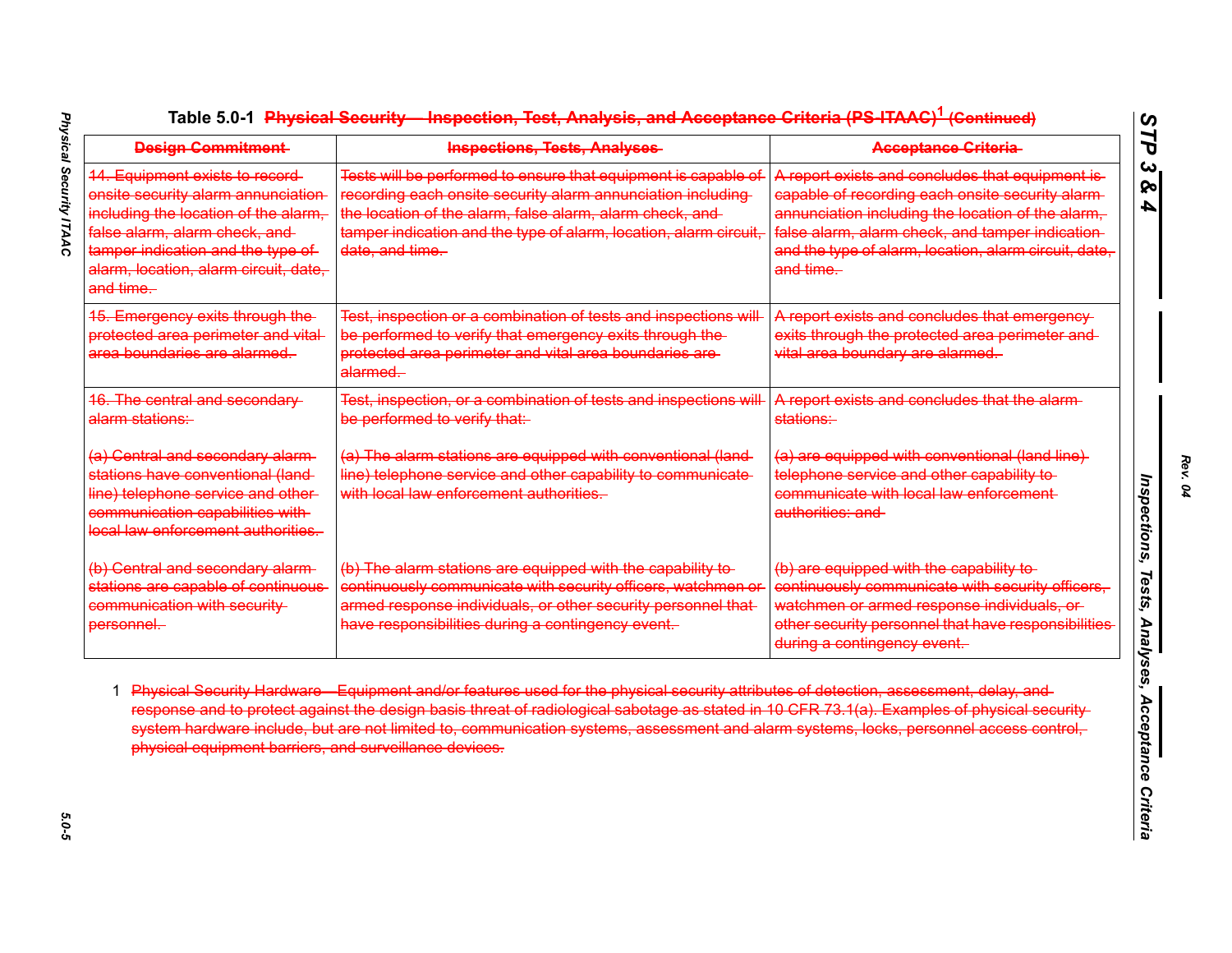| <b>Design Commitment</b>                                                                        | <b>Inspections, Tests, Analysis</b>                               | <b>Acceptance Criteria</b>                                                                                                                                         |
|-------------------------------------------------------------------------------------------------|-------------------------------------------------------------------|--------------------------------------------------------------------------------------------------------------------------------------------------------------------|
| 1(a). Vital equipment will be located only within a<br>vital area.                              | 1(a). All vital equipment locations will be<br>inspected.         | 1(a). Vital equipment is located only within a vital<br>area.                                                                                                      |
| 1(b). Access to vital equipment will require<br>passage through at least two physical barriers. | 1(b). All vital equipment physical barriers will be<br>inspected. | 1(b). Vital equipment is located within a<br>protected area such that access to the vital<br>equipment requires passage through at least two<br>physical barriers. |
|                                                                                                 |                                                                   |                                                                                                                                                                    |
|                                                                                                 |                                                                   |                                                                                                                                                                    |
|                                                                                                 |                                                                   |                                                                                                                                                                    |
|                                                                                                 |                                                                   |                                                                                                                                                                    |
|                                                                                                 |                                                                   |                                                                                                                                                                    |
|                                                                                                 |                                                                   |                                                                                                                                                                    |
|                                                                                                 |                                                                   |                                                                                                                                                                    |
|                                                                                                 |                                                                   |                                                                                                                                                                    |
|                                                                                                 |                                                                   |                                                                                                                                                                    |
|                                                                                                 |                                                                   |                                                                                                                                                                    |

*5.0-6*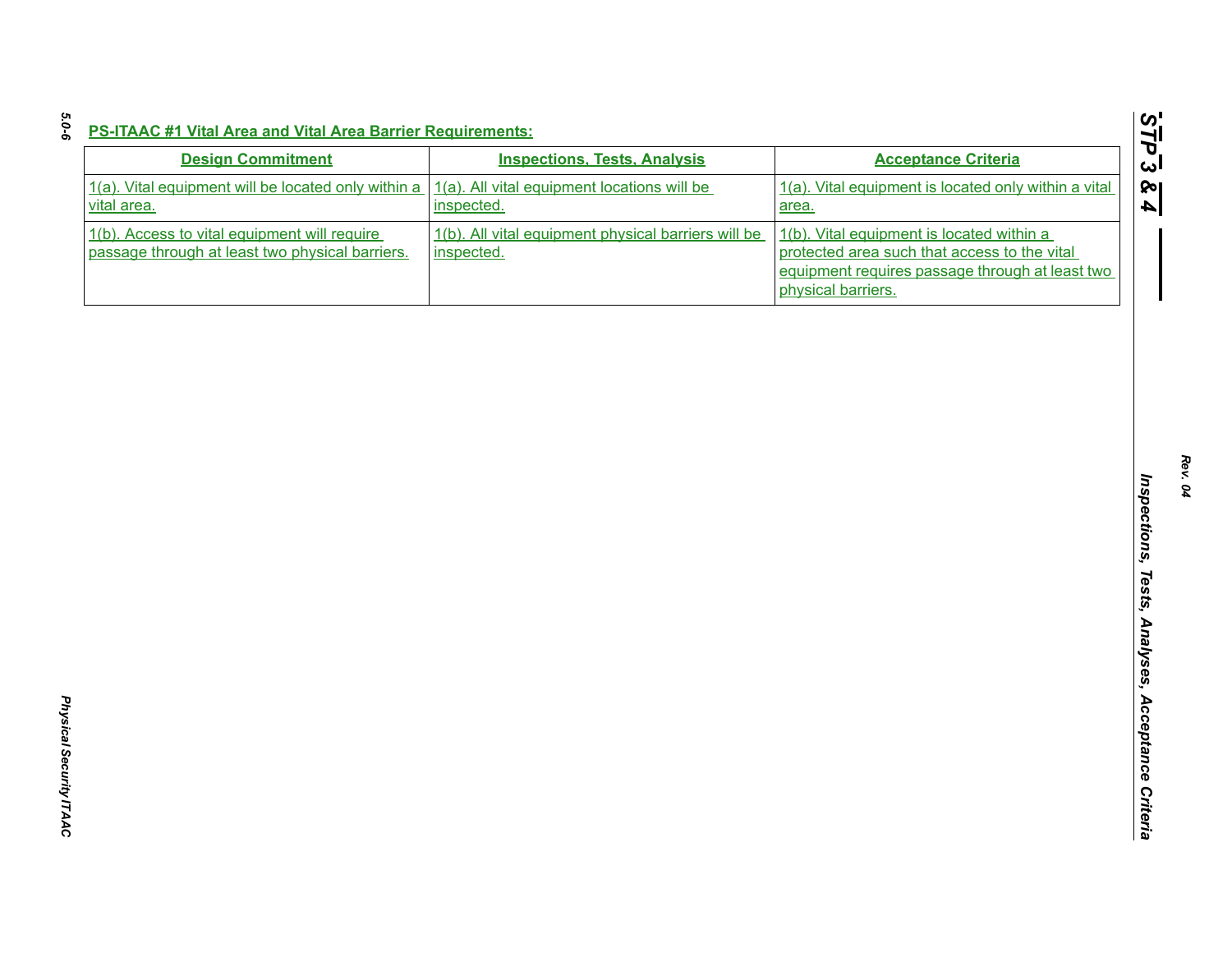| <b>Design Commitment</b>                                                                                                                                                                                                                                                     | <b>Inspections, Tests, Analysis</b>                                                    | <b>Acceptance Criteria</b>                                                                                                                                                                                                                                                                                            |
|------------------------------------------------------------------------------------------------------------------------------------------------------------------------------------------------------------------------------------------------------------------------------|----------------------------------------------------------------------------------------|-----------------------------------------------------------------------------------------------------------------------------------------------------------------------------------------------------------------------------------------------------------------------------------------------------------------------|
| 2(a). Physical barriers for the protected area<br>perimeter will not be part of vital area barriers.                                                                                                                                                                         | 2(a). The protected area perimeter barriers will<br>be inspected.                      | 2(a). Physical barriers at the perimeter of the<br>protected area are separated from any other<br>barrier designated as a vital area barrier.                                                                                                                                                                         |
| 2(b). Penetrations through the protected area<br>barrier will be secured and monitored.                                                                                                                                                                                      | 2(b). All penetrations through the protected area<br>barrier will be inspected.        | 2(b). All penetrations and openings through the<br>protected area barrier are secured and<br>monitored by intrusion detection equipment.                                                                                                                                                                              |
| 2(c). Unattended openings that intersect a<br>security boundary, such as underground<br>pathways, will be protected by a physical barrier<br>and monitored by intrusion detection equipment<br>or provided surveillance at a frequency sufficient<br>to detect exploitation. | 2(c). All unattended openings within the<br>protected area barriers will be inspected. | 2(c). All unattended openings (such as<br>underground pathways) that intersect a security<br>boundary (such as the protected area barrier),<br>are protected by a physical barrier and monitored<br>by intrusion detection equipment or provided<br>surveillance at a frequency sufficient to detect<br>exploitation. |
|                                                                                                                                                                                                                                                                              |                                                                                        |                                                                                                                                                                                                                                                                                                                       |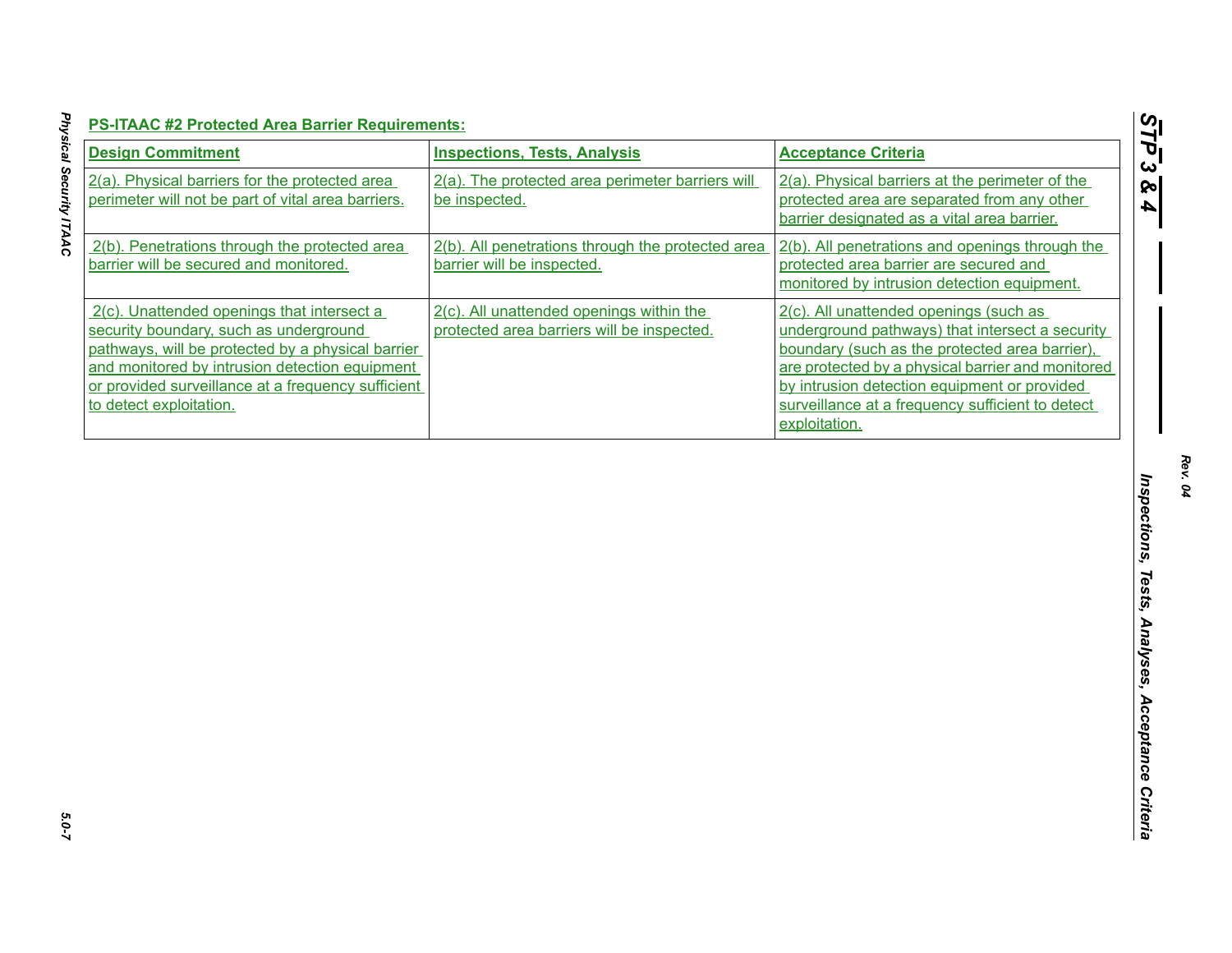| I<br>×<br>× |
|-------------|
| ×<br>I      |
|             |
|             |

| 3(a). The isolation zone in outdoor areas<br>3(a). Isolation zones will exist in outdoor areas<br>3(a). The isolation zones exist in outdoor areas<br>adjacent to the physical barrier at the perimeter<br>adjacent to the physical barrier at the perimeter<br>adjacent to the protected area perimeter barrier<br>of the protected area and will be designed of<br>of the protected area and are of sufficient size to<br>will be inspected.<br>sufficient size to permit observation and<br>permit observation and assessment of activities<br>assessment on either side of the barrier.<br>on either side of the barrier in the event of its<br>penetration or attempted penetration.<br><b>Reference Interdiction Capability Evaluation</b><br>3(b). Isolation zones will be monitored with<br>3(b). The intrusion detection equipment within<br>3(b). Isolation zones are equipped with intrusion<br>intrusion detection and assessment equipment<br>the isolation zones will be inspected.<br>detection and assessment equipment capable of<br>that is designed to provide detection and<br>providing detection and assessment of activities<br>assessment of activities within the isolation zone.<br>within the isolation zone.<br>3(c). Inspections of areas of the protected area<br>3(c). Areas where permanent buildings do not<br>3(c). Areas where permanent buildings do not<br>allow sufficient observation distance between the<br>perimeter barrier that do not have isolation zones<br>allow sufficient observation distance between the<br>intrusion detection system and the protected<br>will be performed.<br>intrusion detection system and the protected<br>area barrier (e.g., the building walls are<br>area barrier (e.g., the building walls are<br>immediately adjacent to, or are an integral part of<br>immediately adjacent to, or an integral part of,<br>the protected area barrier) will be monitored with<br>the protected area barrier) are monitored with<br>intrusion detection and assessment equipment<br>intrusion detection and assessment equipment<br>that is designed to detect the attempted or actual<br>that detects attempted or actual penetration of<br>penetration of the protected area perimeter<br>the protected area perimeter barrier before | <b>Design Commitment</b>                    | <b>Inspections, Tests, Analysis</b> | <b>Acceptance Criteria</b>               |
|----------------------------------------------------------------------------------------------------------------------------------------------------------------------------------------------------------------------------------------------------------------------------------------------------------------------------------------------------------------------------------------------------------------------------------------------------------------------------------------------------------------------------------------------------------------------------------------------------------------------------------------------------------------------------------------------------------------------------------------------------------------------------------------------------------------------------------------------------------------------------------------------------------------------------------------------------------------------------------------------------------------------------------------------------------------------------------------------------------------------------------------------------------------------------------------------------------------------------------------------------------------------------------------------------------------------------------------------------------------------------------------------------------------------------------------------------------------------------------------------------------------------------------------------------------------------------------------------------------------------------------------------------------------------------------------------------------------------------------------------------------------------------------------------------------------------------------------------------------------------------------------------------------------------------------------------------------------------------------------------------------------------------------------------------------------------------------------------------------------------------------------------------------------------------------------------------------------------------------------------------------------------------------------------------------|---------------------------------------------|-------------------------------------|------------------------------------------|
|                                                                                                                                                                                                                                                                                                                                                                                                                                                                                                                                                                                                                                                                                                                                                                                                                                                                                                                                                                                                                                                                                                                                                                                                                                                                                                                                                                                                                                                                                                                                                                                                                                                                                                                                                                                                                                                                                                                                                                                                                                                                                                                                                                                                                                                                                                          |                                             |                                     |                                          |
|                                                                                                                                                                                                                                                                                                                                                                                                                                                                                                                                                                                                                                                                                                                                                                                                                                                                                                                                                                                                                                                                                                                                                                                                                                                                                                                                                                                                                                                                                                                                                                                                                                                                                                                                                                                                                                                                                                                                                                                                                                                                                                                                                                                                                                                                                                          |                                             |                                     |                                          |
| barrier and assessment of detected activities.<br>assessment of detected activities.                                                                                                                                                                                                                                                                                                                                                                                                                                                                                                                                                                                                                                                                                                                                                                                                                                                                                                                                                                                                                                                                                                                                                                                                                                                                                                                                                                                                                                                                                                                                                                                                                                                                                                                                                                                                                                                                                                                                                                                                                                                                                                                                                                                                                     | barrier before completed penetration of the |                                     | completed penetration of the barrier and |

*Rev. 04*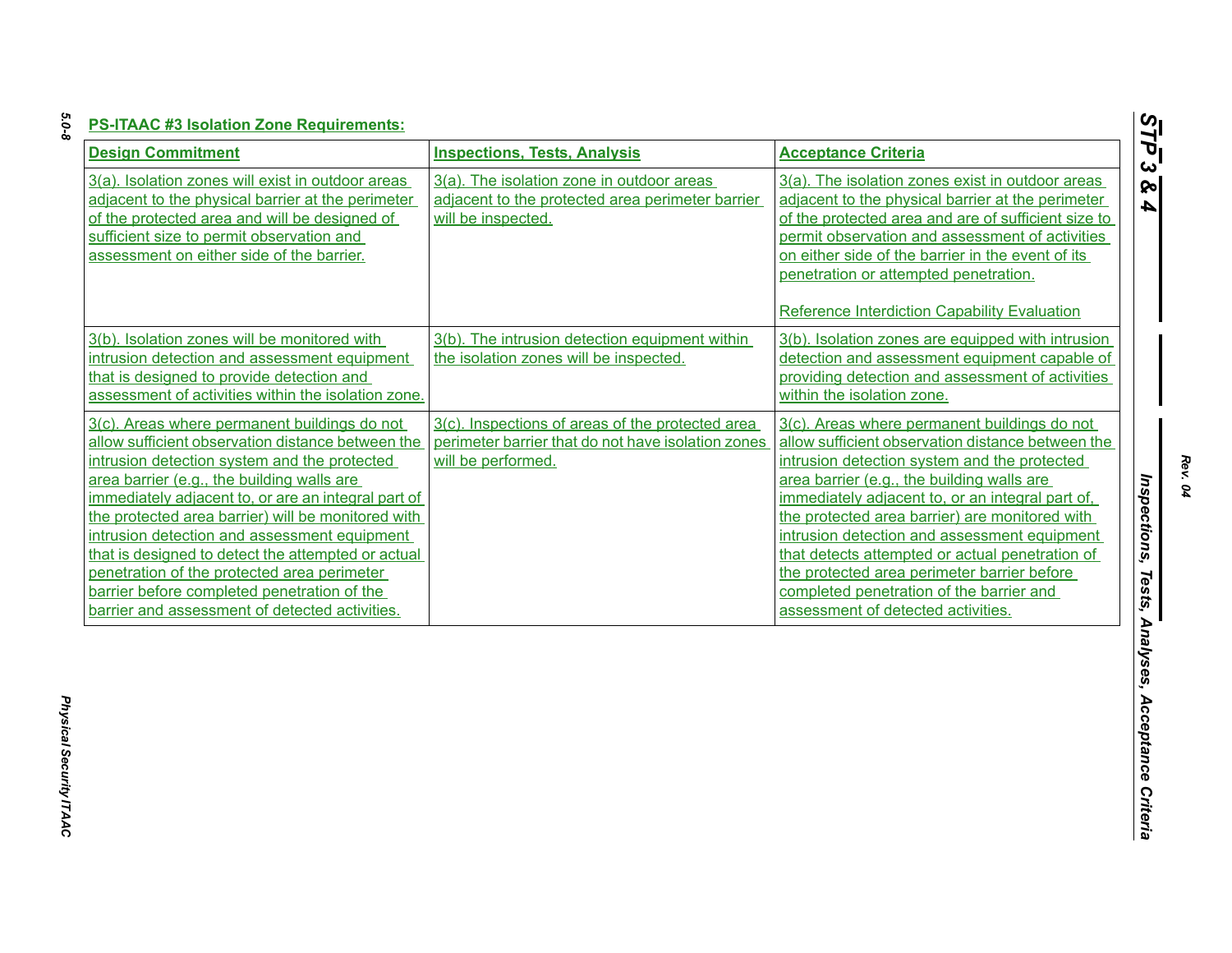| 4(a). The perimeter intrusion detection system<br>will be designed to detect penetration or<br>attempted penetration of the protected area<br>perimeter barrier before completed penetration<br>of the barrier, and for subsequent alarms to<br>annunciate concurrently in at least two<br>continuously manned onsite alarm stations | 4(a). Tests, inspections, or a combination of tests<br>and inspections of the intrusion detection system<br>will be performed.   | 4(a). The intrusion detection system can detect<br>penetration or attempted penetration of the<br>protected area perimeter barrier before<br>completed penetration of the barrier, and<br>subsequent alarms annunciate concurrently in at                                                            |
|--------------------------------------------------------------------------------------------------------------------------------------------------------------------------------------------------------------------------------------------------------------------------------------------------------------------------------------|----------------------------------------------------------------------------------------------------------------------------------|------------------------------------------------------------------------------------------------------------------------------------------------------------------------------------------------------------------------------------------------------------------------------------------------------|
| (central and secondary alarm stations).                                                                                                                                                                                                                                                                                              |                                                                                                                                  | least two continuously manned onsite alarms<br>stations (central and secondary alarm stations).<br>Reference Interdiction Capability Evaluation                                                                                                                                                      |
| 4(b). The perimeter assessment equipment will<br>be designed to provide video image recording<br>with real-time and playback capability that can<br>provide assessment of detected activities before<br>and after each alarm annunciation at the<br>protected area perimeter barrier.                                                | 4(b). Tests, inspections, or a combination of tests<br>and inspections of the video assessment<br>equipment will be performed.   | 4(b). The perimeter assessment equipment is<br>capable of real-time and playback video image<br>recording that provides assessment of detected<br>activities before and after each alarm<br>annunciation at the protected area perimeter<br>barrier.<br>Reference Interdiction Capability Evaluation |
| 4(c). The intrusion detection and assessment<br>equipment at the protected area perimeter will be<br>designed to remain operable from an<br>uninterruptible power supply in the event of the<br>loss of normal power.                                                                                                                | 4(c). Tests, inspections, or a combination of tests<br>and inspections of the uninterruptable power<br>supply will be performed. | 4(c). All Intrusion detection and assessment<br>equipment at the protected area perimeter<br>remains operable from an uninterruptible supply<br>in the event of the loss of normal power.<br>Reference Interdiction Capability Evaluation                                                            |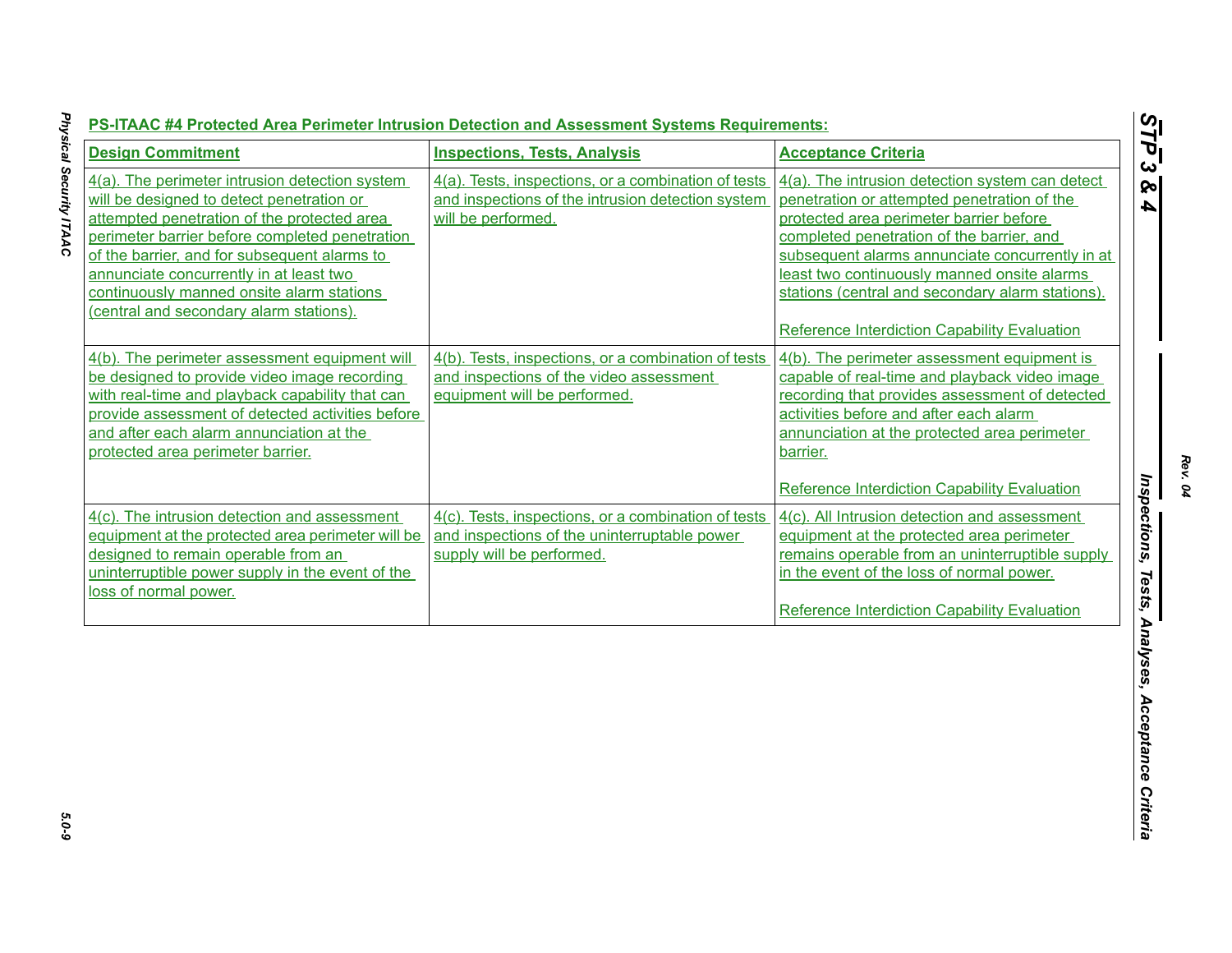| 5. Isolation zones and exterior areas within the<br>5. The illumination in isolation zones and exterior<br>5. Illumination in isolation zones and exterior<br>areas within the protected area will be inspected.<br>areas within the protected area is 0.2 foot<br>protected area will be provided with illumination<br>to permit assessment in the isolation zones and<br>observation of activities within exterior areas of<br>alternatively augmented, sufficient to permit<br>the protected area.<br>assessment and observation. | <b>Design Commitment</b> | <b>Inspections, Tests, Analysis</b> | <b>Acceptance Criteria</b>                       |
|--------------------------------------------------------------------------------------------------------------------------------------------------------------------------------------------------------------------------------------------------------------------------------------------------------------------------------------------------------------------------------------------------------------------------------------------------------------------------------------------------------------------------------------|--------------------------|-------------------------------------|--------------------------------------------------|
|                                                                                                                                                                                                                                                                                                                                                                                                                                                                                                                                      |                          |                                     | candles measured horizontally at ground level or |
|                                                                                                                                                                                                                                                                                                                                                                                                                                                                                                                                      |                          |                                     |                                                  |
|                                                                                                                                                                                                                                                                                                                                                                                                                                                                                                                                      |                          |                                     |                                                  |
|                                                                                                                                                                                                                                                                                                                                                                                                                                                                                                                                      |                          |                                     |                                                  |
|                                                                                                                                                                                                                                                                                                                                                                                                                                                                                                                                      |                          |                                     |                                                  |
|                                                                                                                                                                                                                                                                                                                                                                                                                                                                                                                                      |                          |                                     |                                                  |
|                                                                                                                                                                                                                                                                                                                                                                                                                                                                                                                                      |                          |                                     |                                                  |
|                                                                                                                                                                                                                                                                                                                                                                                                                                                                                                                                      |                          |                                     |                                                  |
|                                                                                                                                                                                                                                                                                                                                                                                                                                                                                                                                      |                          |                                     |                                                  |
|                                                                                                                                                                                                                                                                                                                                                                                                                                                                                                                                      |                          |                                     |                                                  |
|                                                                                                                                                                                                                                                                                                                                                                                                                                                                                                                                      |                          |                                     |                                                  |
|                                                                                                                                                                                                                                                                                                                                                                                                                                                                                                                                      |                          |                                     |                                                  |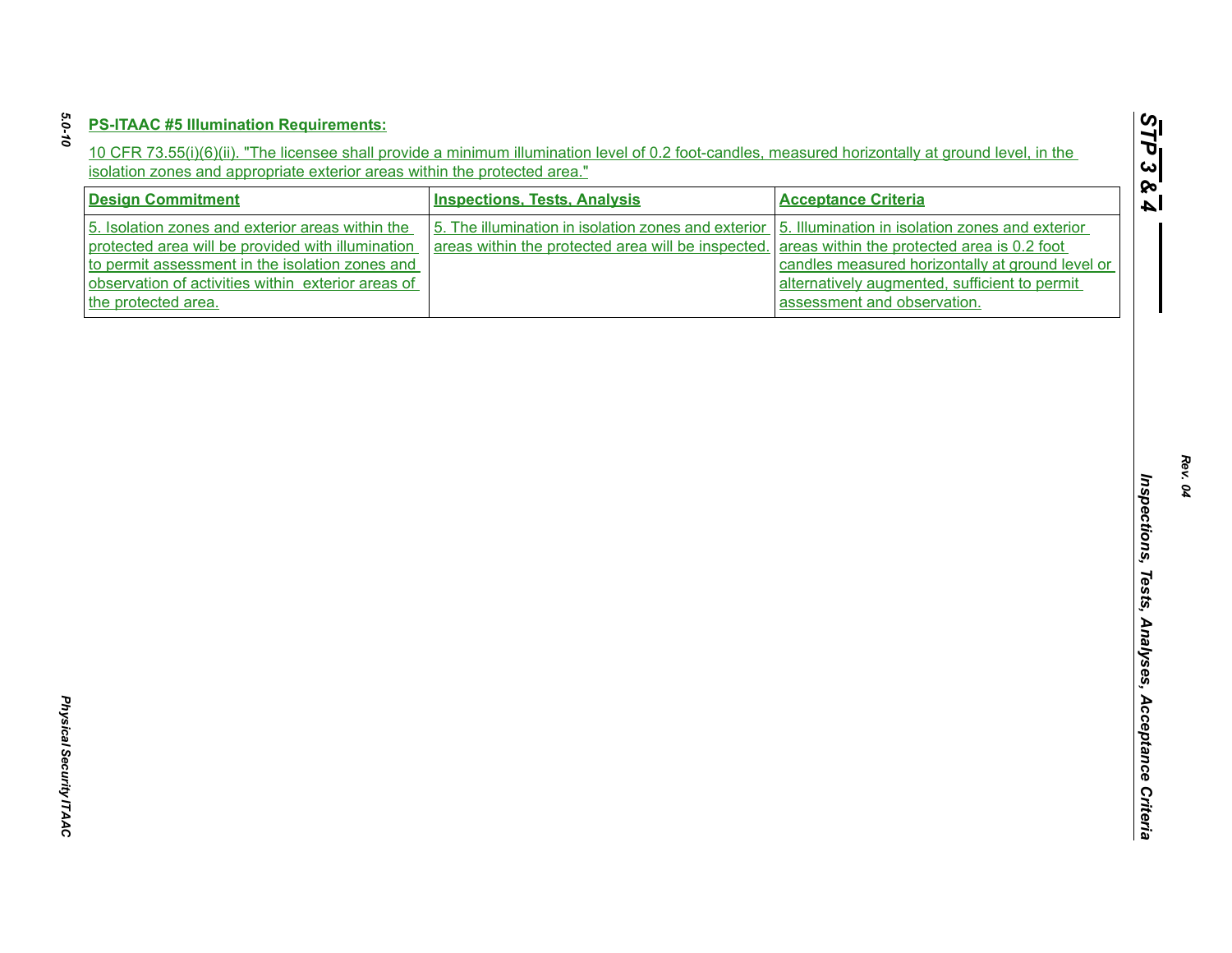| <b>Design Commitment</b>                                                                                                                                                                                                                                                                                                                                                                                                                                                                               | <b>Inspections, Tests, Analysis</b>                                                                                                                                                                                                                                                                    | <b>Acceptance Criteria</b>                                                                                                                                                                                                                                                                                                                                                                                 |
|--------------------------------------------------------------------------------------------------------------------------------------------------------------------------------------------------------------------------------------------------------------------------------------------------------------------------------------------------------------------------------------------------------------------------------------------------------------------------------------------------------|--------------------------------------------------------------------------------------------------------------------------------------------------------------------------------------------------------------------------------------------------------------------------------------------------------|------------------------------------------------------------------------------------------------------------------------------------------------------------------------------------------------------------------------------------------------------------------------------------------------------------------------------------------------------------------------------------------------------------|
| 6. The external walls, doors, ceiling, and floors in<br>the main control room, central alarm station,<br>secondary alarm station, and the last access<br>control function for access to the protected area<br>will be bullet resistant, to at least Underwriters<br>Laboratories Ballistic Standard 752, "The<br><b>Standard of Safety for Bullet-Resisting</b><br>Equipment," Level 4, or National Institute of<br>Justice Standard 0108.01, "Ballistic Resistant<br>Protective Materials," Type III. | 6. Type test, analysis, or a combination of type<br>test and analysis of the external walls, doors,<br>ceiling, and floors in the main control room,<br>central alarm station, secondary alarm station,<br>and the last access control function for access to<br>the protected area will be performed. | 6. A report exists and concludes that the walls,<br>doors, ceilings, and floors in the main control<br>room, central alarm station, secondary alarm<br>station, and the last access control function for<br>access to the protected area are bullet resistant<br>to at least Underwriters Laboratories Ballistic<br>Standard 752, Level 4, or National Institute of<br>Justice Standard 0108.01, Type III. |
|                                                                                                                                                                                                                                                                                                                                                                                                                                                                                                        |                                                                                                                                                                                                                                                                                                        |                                                                                                                                                                                                                                                                                                                                                                                                            |
|                                                                                                                                                                                                                                                                                                                                                                                                                                                                                                        |                                                                                                                                                                                                                                                                                                        |                                                                                                                                                                                                                                                                                                                                                                                                            |
|                                                                                                                                                                                                                                                                                                                                                                                                                                                                                                        |                                                                                                                                                                                                                                                                                                        |                                                                                                                                                                                                                                                                                                                                                                                                            |
|                                                                                                                                                                                                                                                                                                                                                                                                                                                                                                        |                                                                                                                                                                                                                                                                                                        |                                                                                                                                                                                                                                                                                                                                                                                                            |

Physical Security ITAAC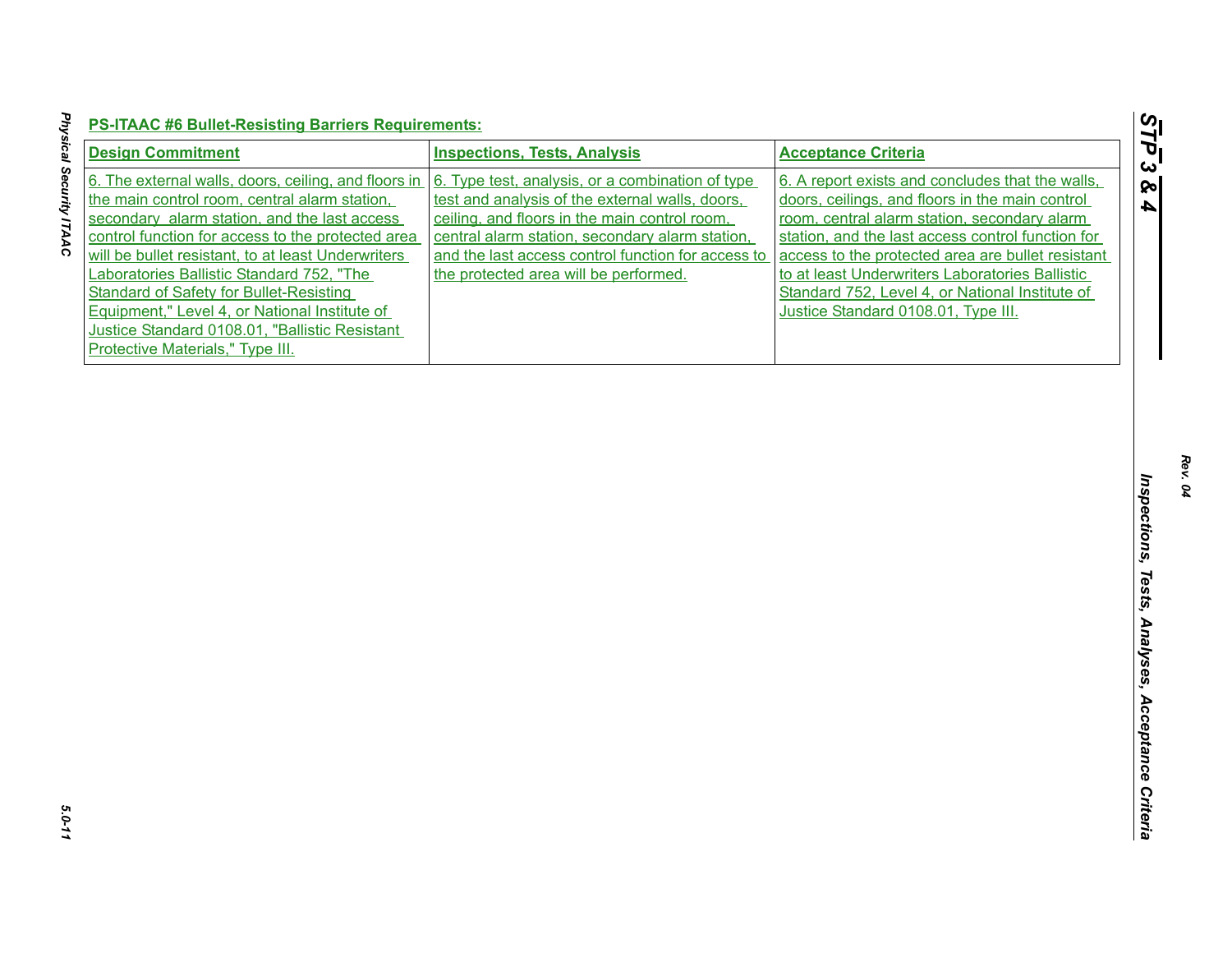| m |  |
|---|--|
|   |  |
|   |  |

| <b>Design Commitment</b>                                                                                                                            | <b>Inspections, Tests, Analysis</b>                                                                                                                      | <b>Acceptance Criteria</b>                                                                                                                                                                                                           |
|-----------------------------------------------------------------------------------------------------------------------------------------------------|----------------------------------------------------------------------------------------------------------------------------------------------------------|--------------------------------------------------------------------------------------------------------------------------------------------------------------------------------------------------------------------------------------|
| 7. The vehicle barrier system will be designed,<br>installed, and located at the necessary standoff<br>distance to protect against the design-basis | 7. Type test, inspections, analysis or a<br>combination of type tests, inspections, and<br>analysis will be performed for the vehicle barrier<br>system. | 7. A report exists and concludes that the vehicle<br>barrier system will protect against the design-<br>basis threat vehicle bombs based on the standoff<br>distance for the system.<br>Reference Interdiction Capability Evaluation |
| threat vehicle bombs.                                                                                                                               |                                                                                                                                                          |                                                                                                                                                                                                                                      |
|                                                                                                                                                     |                                                                                                                                                          |                                                                                                                                                                                                                                      |
|                                                                                                                                                     |                                                                                                                                                          |                                                                                                                                                                                                                                      |
|                                                                                                                                                     |                                                                                                                                                          |                                                                                                                                                                                                                                      |
|                                                                                                                                                     |                                                                                                                                                          |                                                                                                                                                                                                                                      |
|                                                                                                                                                     |                                                                                                                                                          |                                                                                                                                                                                                                                      |
|                                                                                                                                                     |                                                                                                                                                          |                                                                                                                                                                                                                                      |
|                                                                                                                                                     |                                                                                                                                                          |                                                                                                                                                                                                                                      |
|                                                                                                                                                     |                                                                                                                                                          |                                                                                                                                                                                                                                      |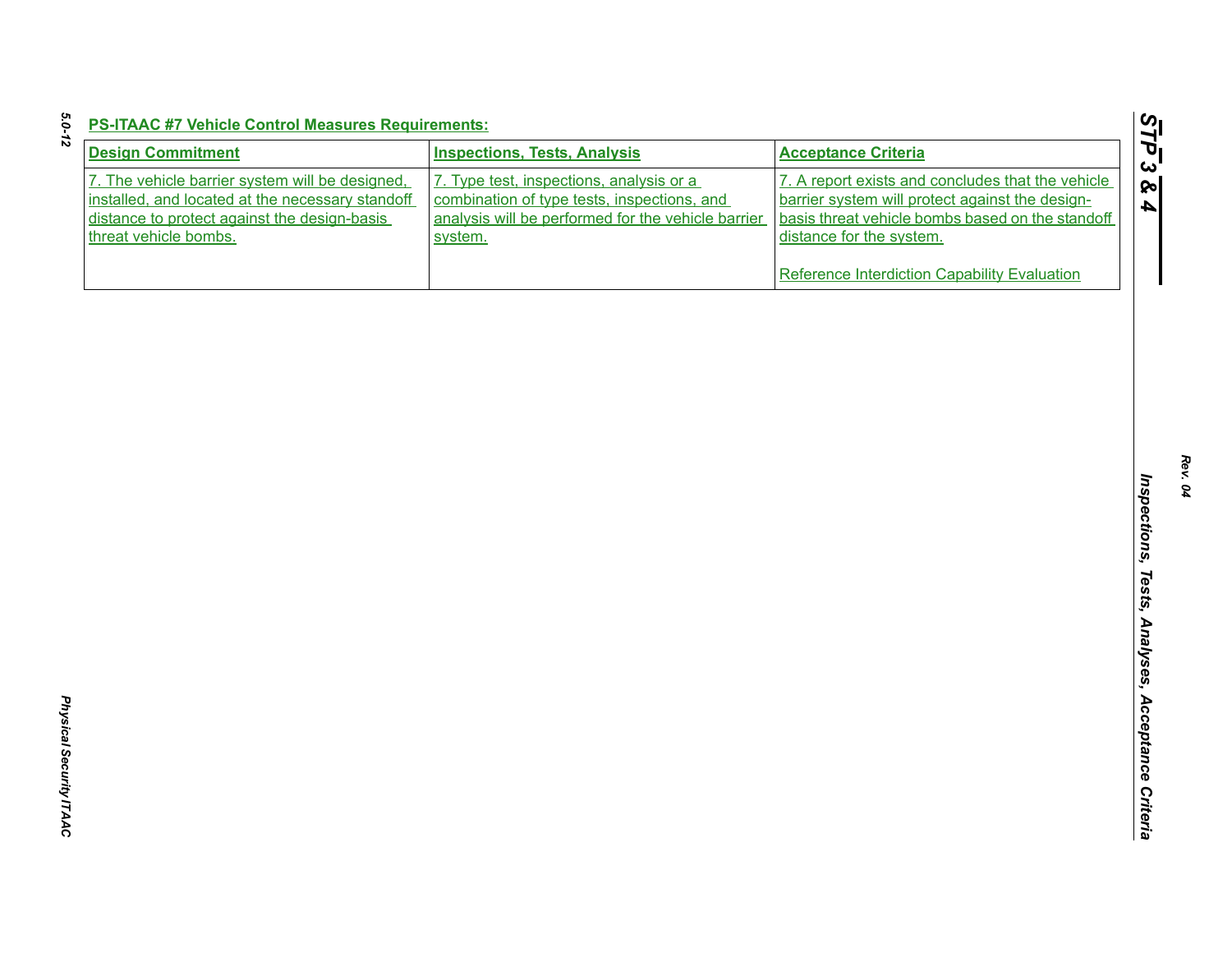| 8(a). Access control points will be established<br>8(a). Tests, inspections, or a combination of tests<br>8(a). Access control points exist for the protected<br>and designed to control personnel and vehicle<br>and inspections of installed systems and<br>area and are configured to control access.<br>access into the protected area.<br>equipment will be performed.<br>8(b). Access control points will be established<br>8(b). Tests, inspections, or a combination of tests<br>8(b). Detection equipment exists and is capable<br>and designed with equipment for the detection of<br>and inspections of installed systems and<br>of detecting firearms, explosives, and incendiary<br>firearms, explosives, and incendiary devices at<br>equipment will be performed.<br>devices at the protected area personnel access<br>the protected area personnel access points.<br>control points. |
|------------------------------------------------------------------------------------------------------------------------------------------------------------------------------------------------------------------------------------------------------------------------------------------------------------------------------------------------------------------------------------------------------------------------------------------------------------------------------------------------------------------------------------------------------------------------------------------------------------------------------------------------------------------------------------------------------------------------------------------------------------------------------------------------------------------------------------------------------------------------------------------------------|
|                                                                                                                                                                                                                                                                                                                                                                                                                                                                                                                                                                                                                                                                                                                                                                                                                                                                                                      |
|                                                                                                                                                                                                                                                                                                                                                                                                                                                                                                                                                                                                                                                                                                                                                                                                                                                                                                      |
|                                                                                                                                                                                                                                                                                                                                                                                                                                                                                                                                                                                                                                                                                                                                                                                                                                                                                                      |
|                                                                                                                                                                                                                                                                                                                                                                                                                                                                                                                                                                                                                                                                                                                                                                                                                                                                                                      |
|                                                                                                                                                                                                                                                                                                                                                                                                                                                                                                                                                                                                                                                                                                                                                                                                                                                                                                      |
|                                                                                                                                                                                                                                                                                                                                                                                                                                                                                                                                                                                                                                                                                                                                                                                                                                                                                                      |
|                                                                                                                                                                                                                                                                                                                                                                                                                                                                                                                                                                                                                                                                                                                                                                                                                                                                                                      |
|                                                                                                                                                                                                                                                                                                                                                                                                                                                                                                                                                                                                                                                                                                                                                                                                                                                                                                      |
|                                                                                                                                                                                                                                                                                                                                                                                                                                                                                                                                                                                                                                                                                                                                                                                                                                                                                                      |
|                                                                                                                                                                                                                                                                                                                                                                                                                                                                                                                                                                                                                                                                                                                                                                                                                                                                                                      |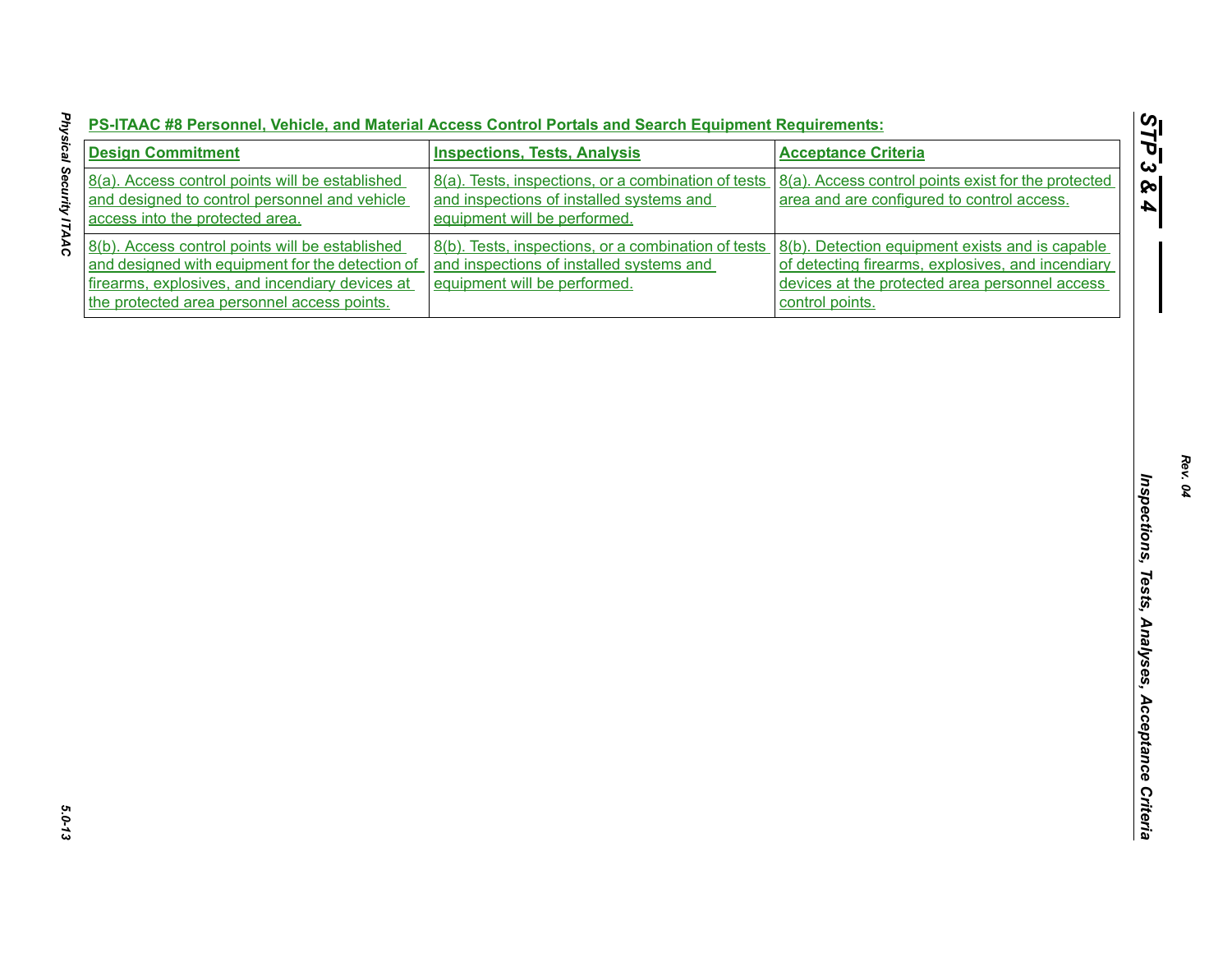| ٠ |  |
|---|--|
|   |  |
|   |  |
|   |  |
|   |  |
|   |  |
|   |  |

| <b>PS-ITAAC #9 Picture Badge Identification System Requirements:</b> |  |  |
|----------------------------------------------------------------------|--|--|
|                                                                      |  |  |

| <b>Design Commitment</b>                          | <b>Inspections, Tests, Analysis</b>               | <b>Acceptance Criteria</b>                        |
|---------------------------------------------------|---------------------------------------------------|---------------------------------------------------|
| 9. An access control system with a numbered       | 9. The access control system and the numbered     | 9. The access authorization system with a         |
| photo identification badge system will be         | photo identification badge system will be tested. | numbered photo identification badge system is     |
| installed and designed for use by individuals who |                                                   | installed and provides authorized access to       |
| are authorized access to protected areas and      |                                                   | protected and vital areas only to those           |
| vital areas without escort.                       |                                                   | individuals with unescorted access authorization. |
|                                                   |                                                   |                                                   |
|                                                   |                                                   |                                                   |
|                                                   |                                                   |                                                   |
|                                                   |                                                   |                                                   |
|                                                   |                                                   |                                                   |
|                                                   |                                                   |                                                   |
|                                                   |                                                   |                                                   |
|                                                   |                                                   |                                                   |
|                                                   |                                                   |                                                   |
|                                                   |                                                   |                                                   |
|                                                   |                                                   |                                                   |
|                                                   |                                                   |                                                   |
|                                                   |                                                   |                                                   |
|                                                   |                                                   |                                                   |
|                                                   |                                                   |                                                   |
|                                                   |                                                   |                                                   |
|                                                   |                                                   |                                                   |
|                                                   |                                                   |                                                   |
|                                                   |                                                   |                                                   |
|                                                   |                                                   |                                                   |
|                                                   |                                                   |                                                   |
|                                                   |                                                   |                                                   |
|                                                   |                                                   |                                                   |
|                                                   |                                                   |                                                   |
|                                                   |                                                   |                                                   |
|                                                   |                                                   |                                                   |
|                                                   |                                                   |                                                   |
|                                                   |                                                   |                                                   |
|                                                   |                                                   |                                                   |
|                                                   |                                                   |                                                   |
|                                                   |                                                   |                                                   |
|                                                   |                                                   |                                                   |
|                                                   |                                                   |                                                   |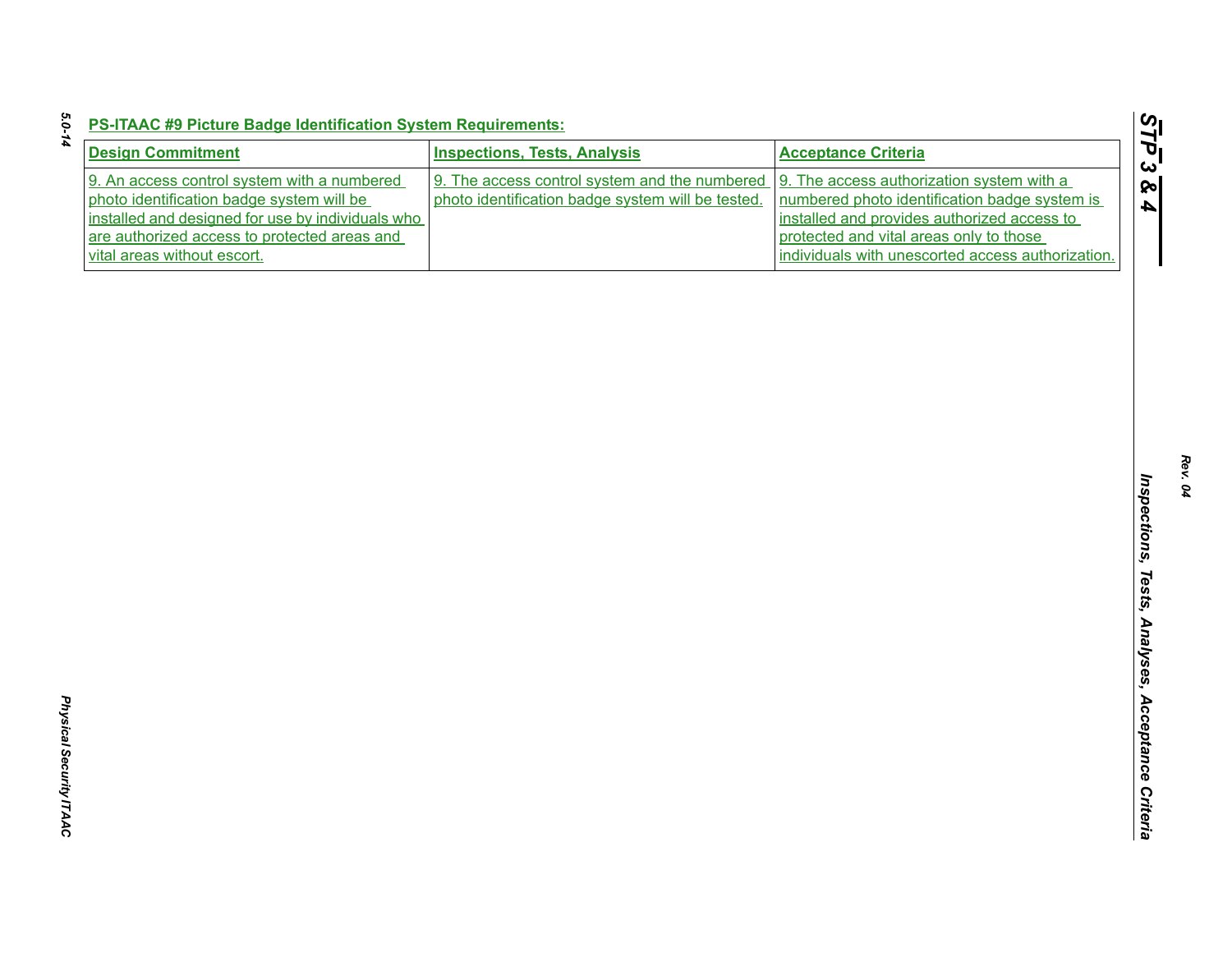| <b>Design Commitment</b>                                                                                                                            | <b>Inspections, Tests, Analysis</b>                                                                                                        | <b>Acceptance Criteria</b>                                                                                                               |
|-----------------------------------------------------------------------------------------------------------------------------------------------------|--------------------------------------------------------------------------------------------------------------------------------------------|------------------------------------------------------------------------------------------------------------------------------------------|
| 10. Unoccupied vital areas will be designed with<br>locking devices and intrusion detection devices<br>that annunciate in the central and secondary | 10. Tests, inspections, or a combination of tests<br>and inspections of unoccupied vital area<br>intrusion detection equipment and locking | 10. Unoccupied vital areas are locked, and<br>intrusion is detected and annunciated in both the<br>central and secondary alarm stations. |
| alarm stations.                                                                                                                                     | devices will be performed.                                                                                                                 |                                                                                                                                          |
|                                                                                                                                                     |                                                                                                                                            |                                                                                                                                          |
|                                                                                                                                                     |                                                                                                                                            |                                                                                                                                          |
|                                                                                                                                                     |                                                                                                                                            |                                                                                                                                          |
|                                                                                                                                                     |                                                                                                                                            |                                                                                                                                          |
|                                                                                                                                                     |                                                                                                                                            |                                                                                                                                          |
|                                                                                                                                                     |                                                                                                                                            |                                                                                                                                          |
|                                                                                                                                                     |                                                                                                                                            |                                                                                                                                          |
|                                                                                                                                                     |                                                                                                                                            |                                                                                                                                          |
|                                                                                                                                                     |                                                                                                                                            |                                                                                                                                          |
|                                                                                                                                                     |                                                                                                                                            |                                                                                                                                          |
|                                                                                                                                                     |                                                                                                                                            |                                                                                                                                          |
|                                                                                                                                                     |                                                                                                                                            |                                                                                                                                          |
|                                                                                                                                                     |                                                                                                                                            |                                                                                                                                          |
|                                                                                                                                                     |                                                                                                                                            |                                                                                                                                          |
|                                                                                                                                                     |                                                                                                                                            |                                                                                                                                          |
|                                                                                                                                                     |                                                                                                                                            |                                                                                                                                          |
|                                                                                                                                                     |                                                                                                                                            |                                                                                                                                          |
|                                                                                                                                                     |                                                                                                                                            |                                                                                                                                          |
|                                                                                                                                                     |                                                                                                                                            |                                                                                                                                          |
|                                                                                                                                                     |                                                                                                                                            |                                                                                                                                          |
|                                                                                                                                                     |                                                                                                                                            |                                                                                                                                          |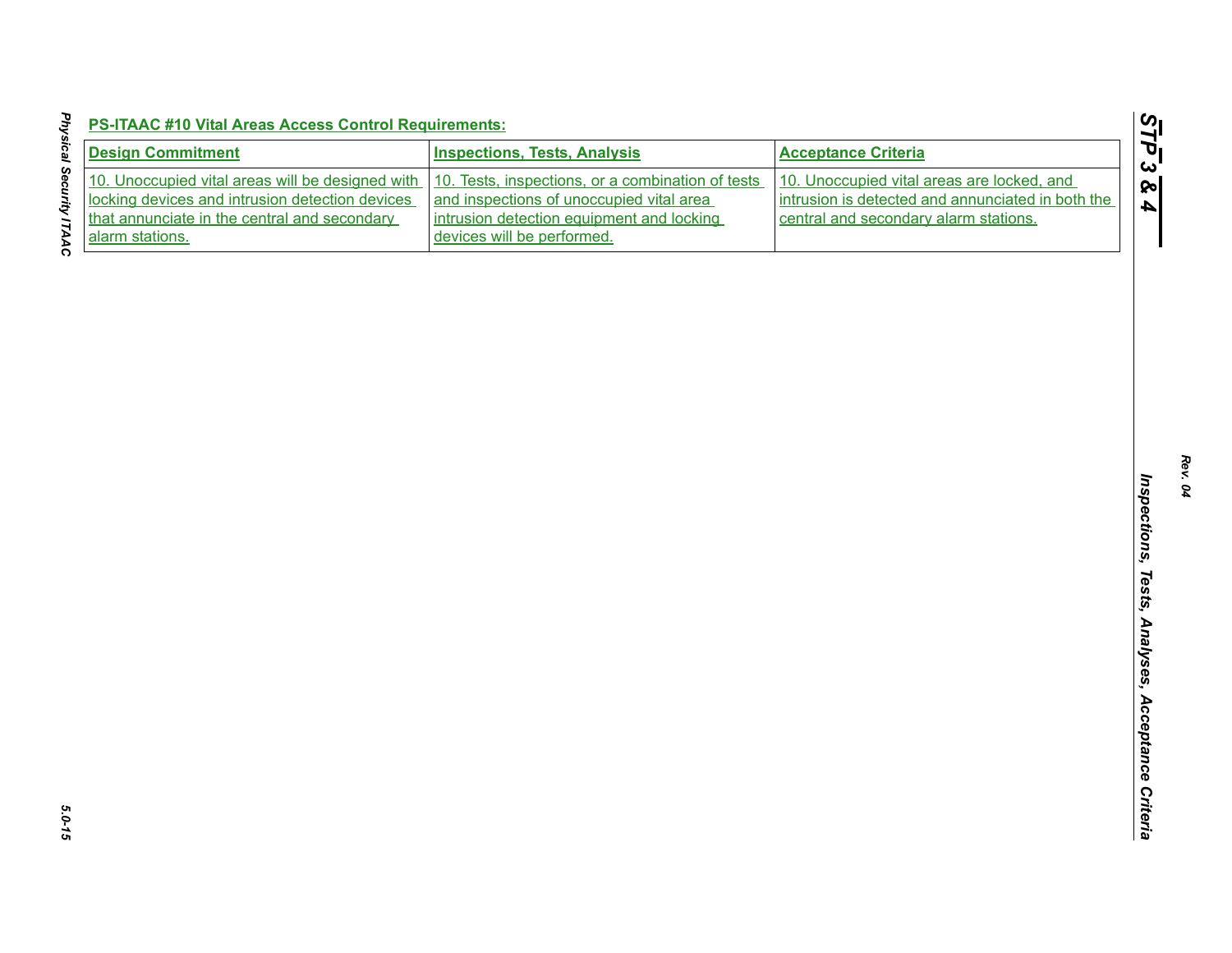*Physical Security ITAAC* 

Physical Security ITAAC

| <b>Capability Evaluation</b>                                                                   |
|------------------------------------------------------------------------------------------------|
| ndary alarm stations are<br>cted area, and the<br>tations are not visible<br>e protected area. |
| <b>Capability Evaluation</b>                                                                   |
| ndary alarm stations are<br>d constructed such that<br>ance with the design-                   |
| cal sabotage, can<br>the ability of both the                                                   |

| <b>Design Commitment</b>                                                                                                                                                                                                                                                                                                                                                                                                                                                           | <b>Inspections, Tests, Analysis</b>                                                                                                                              | <b>Acceptance Criteria</b>                                                                                                                                                                                                                                                                                                                                                                                                                                                                                                             |
|------------------------------------------------------------------------------------------------------------------------------------------------------------------------------------------------------------------------------------------------------------------------------------------------------------------------------------------------------------------------------------------------------------------------------------------------------------------------------------|------------------------------------------------------------------------------------------------------------------------------------------------------------------|----------------------------------------------------------------------------------------------------------------------------------------------------------------------------------------------------------------------------------------------------------------------------------------------------------------------------------------------------------------------------------------------------------------------------------------------------------------------------------------------------------------------------------------|
| 11(a). Intrusion detection equipment and video<br>assessment equipment will annunciate and be<br>displayed concurrently in at least two<br>continuously manned onsite alarms stations<br>(central and secondary alarm stations).                                                                                                                                                                                                                                                   | 11(a). Tests, inspections, or a combination of<br>tests and inspections of intrusion detection<br>equipment and video assessment equipment will<br>be performed. | 11(a). Intrusion detection equipment and video<br>assessment equipment annunciate and display<br>concurrently in at least two continuously manned<br>onsite alarm stations (central and secondary<br>alarm stations).                                                                                                                                                                                                                                                                                                                  |
| 11(b). Central and secondary alarm stations will<br>be located inside the protected area and will be<br>designed so that the interiors of both alarm<br>stations are not visible from the perimeter of the<br>protected area.                                                                                                                                                                                                                                                      | 11(b). The central and secondary alarm station<br>locations will be inspected.                                                                                   | Reference Interdiction Capability Evaluation<br>11(b). Central and secondary alarm stations are<br>located inside the protected area, and the<br>interiors of both alarm stations are not visible<br>from the perimeter of the protected area.<br>Reference Interdiction Capability Evaluation                                                                                                                                                                                                                                         |
| 11(c). Central and secondary alarm stations will<br>be designed, equipped and constructed such<br>that no single act, in accordance with the design-<br>basis threat of radiological sabotage, can<br>simultaneously remove the ability of both the<br>central and secondary alarm stations to (1)<br>detect and assess alarms, (2) initiate and<br>coordinate an adequate response to alarms, (3)<br>summon offsite assistance, and (4) provide<br>effective command and control. | 11(c). Tests, inspections, or a combination of<br>tests and inspections of the central and<br>secondary alarm stations will be performed.                        | 11(c). Central and secondary alarm stations are<br>designed, equipped, and constructed such that<br>no single act, in accordance with the design-<br>basis threat of radiological sabotage, can<br>simultaneously remove the ability of both the<br>central and secondary alarm stations to (1)<br>detect and assess alarms, (2) initiate and<br>coordinate an adequate response to alarms, (3)<br>summon offsite assistance, and (4) provide<br>effective command and control.<br><b>Reference Interdiction Capability Evaluation</b> |
| 11(d). Both the central and secondary alarm<br>stations will be constructed, located, protected,<br>and equipped to the standards for the central<br>alarm station (alarm stations need not be<br>identical in design but shall be equal and<br>redundant, capable of performing all functions<br>required of alarm stations).                                                                                                                                                     | 11(d). Tests, inspections, or a combination of<br>tests and inspections of the central and<br>secondary alarm stations will be performed.                        | 11(d). The central and secondary alarm stations<br>are located, constructed, protected, and<br>equipped to the standards of the central alarm<br>station and are functionally redundant. (Stations<br>need not be identical in design.)<br><b>Reference Interdiction Capability Evaluation</b>                                                                                                                                                                                                                                         |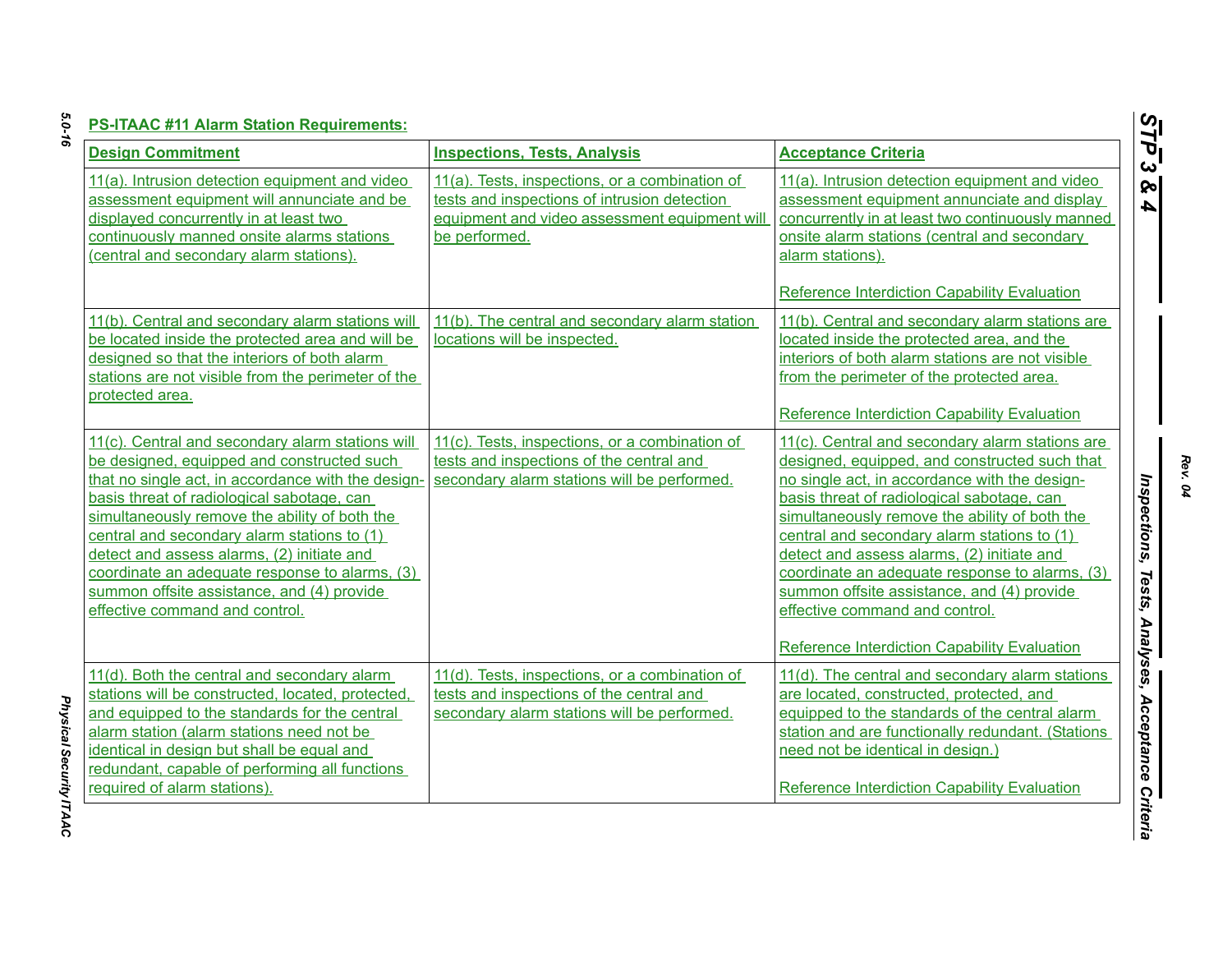| PS-ITAAC #12 Secondary Power Supplies for Alarm Annunciation and Communication Equipment Requirements |  |  |  |
|-------------------------------------------------------------------------------------------------------|--|--|--|
|                                                                                                       |  |  |  |
|                                                                                                       |  |  |  |
|                                                                                                       |  |  |  |

| <b>Design Commitment</b>                                                              | <b>Inspections, Tests, Analysis</b>                                  | <b>Acceptance Criteria</b>                                                                 |
|---------------------------------------------------------------------------------------|----------------------------------------------------------------------|--------------------------------------------------------------------------------------------|
| 12. The secondary security power supply system<br>for alarm annunciator equipment and | 12. The secondary security power supply system<br>will be inspected. | 12. The secondary security power system for<br>alarm annunciator equipment and nonportable |
| nonportable communications equipment will be<br>located within a vital area.          |                                                                      | communications equipment is located within a<br>vital area.                                |
|                                                                                       |                                                                      |                                                                                            |
|                                                                                       |                                                                      |                                                                                            |
|                                                                                       |                                                                      |                                                                                            |
|                                                                                       |                                                                      |                                                                                            |
|                                                                                       |                                                                      |                                                                                            |
|                                                                                       |                                                                      |                                                                                            |
|                                                                                       |                                                                      |                                                                                            |
|                                                                                       |                                                                      |                                                                                            |
|                                                                                       |                                                                      |                                                                                            |
|                                                                                       |                                                                      |                                                                                            |
|                                                                                       |                                                                      |                                                                                            |
|                                                                                       |                                                                      |                                                                                            |
|                                                                                       |                                                                      |                                                                                            |
|                                                                                       |                                                                      |                                                                                            |
|                                                                                       |                                                                      |                                                                                            |
|                                                                                       |                                                                      |                                                                                            |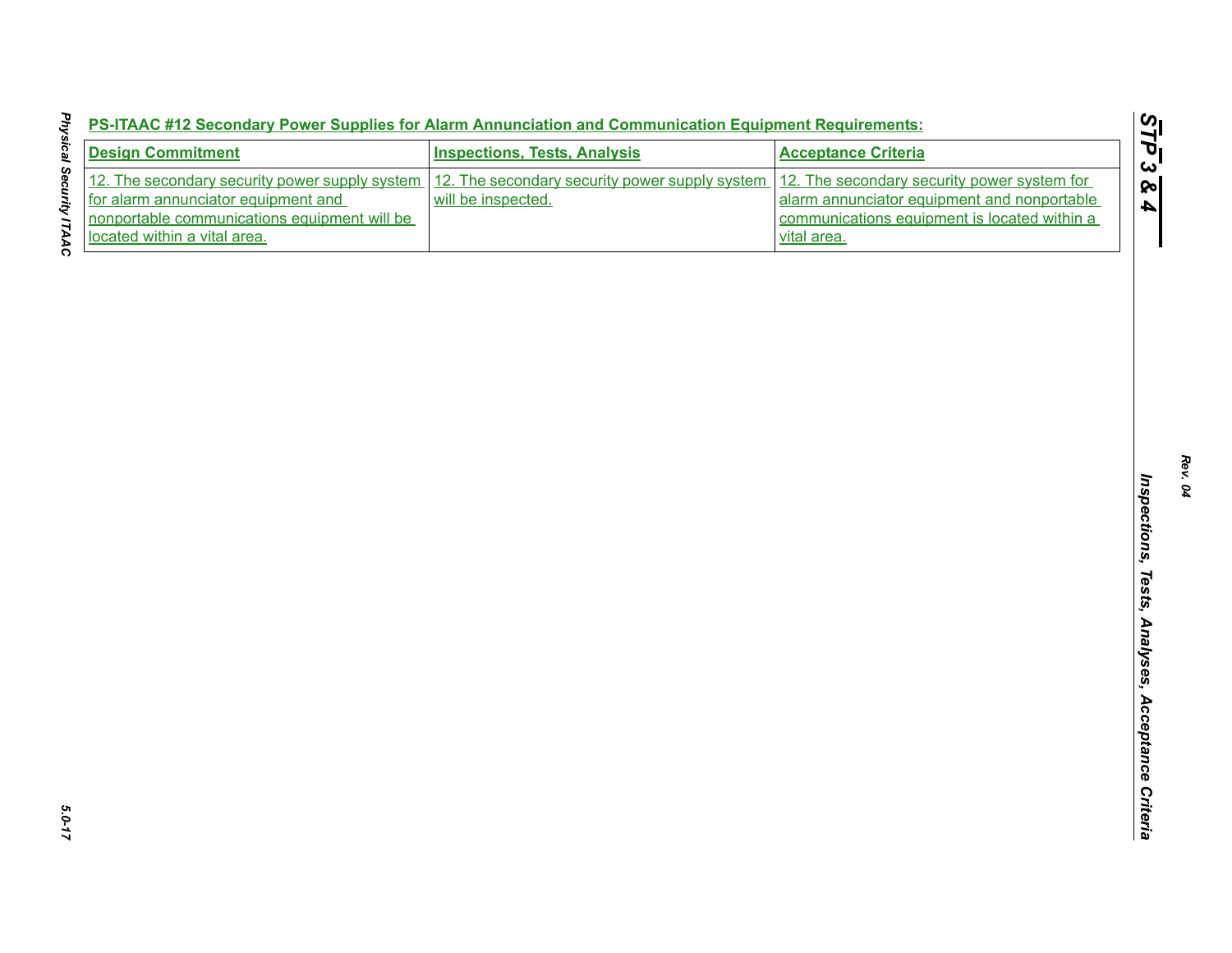| <b>Design Commitment</b>                                                                                                                                                                                                                                                                                                                                                                      | <b>Inspections, Tests, Analysis</b>                                         | <b>Acceptance Criteria</b>                                                                                                                                                                                                                                                                                                                                                                                                                                 |
|-----------------------------------------------------------------------------------------------------------------------------------------------------------------------------------------------------------------------------------------------------------------------------------------------------------------------------------------------------------------------------------------------|-----------------------------------------------------------------------------|------------------------------------------------------------------------------------------------------------------------------------------------------------------------------------------------------------------------------------------------------------------------------------------------------------------------------------------------------------------------------------------------------------------------------------------------------------|
| 13(a). Security alarm devices, including<br>transmission lines to annunciators, will be<br>tamper-indicating and self-checking (e.g., an<br>automatic indication is provided when failure of<br>the alarm system or a component occurs or<br>when on standby power), and alarm<br>annunciation indicates the type of alarm (e.g.,<br>intrusion alarms, emergency exit alarm) and<br>location. | 13(a). All security alarm devices and<br>transmission lines will be tested. | 13(a). Security alarm devices including<br>transmission lines to annunciators are tamper-<br>indicating and self-checking (e.g., an automatic<br>indication is provided when failure of the alarm<br>system or a component occurs, or when the<br>system is on standby power), and the alarm<br>annunciation indicates the type of alarm (e.g.,<br>intrusion alarm, emergency exit alarm) and<br>location.<br>Reference Interdiction Capability Evaluation |
| 13(b). Intrusion detection and assessment<br>systems will be designed to provide visual<br>display and audible annunciation of alarms in<br>both the central and secondary alarm stations.                                                                                                                                                                                                    | 13(b). Intrusion detection and assessment<br>systems will be tested.        | 13(b). The intrusion detection systems provide a<br>visual display and audible annunciation of all<br>alarms concurrently in at least two continuously<br>manned onsite alarms stations (central and<br>secondary alarm stations).                                                                                                                                                                                                                         |
|                                                                                                                                                                                                                                                                                                                                                                                               |                                                                             |                                                                                                                                                                                                                                                                                                                                                                                                                                                            |
|                                                                                                                                                                                                                                                                                                                                                                                               |                                                                             |                                                                                                                                                                                                                                                                                                                                                                                                                                                            |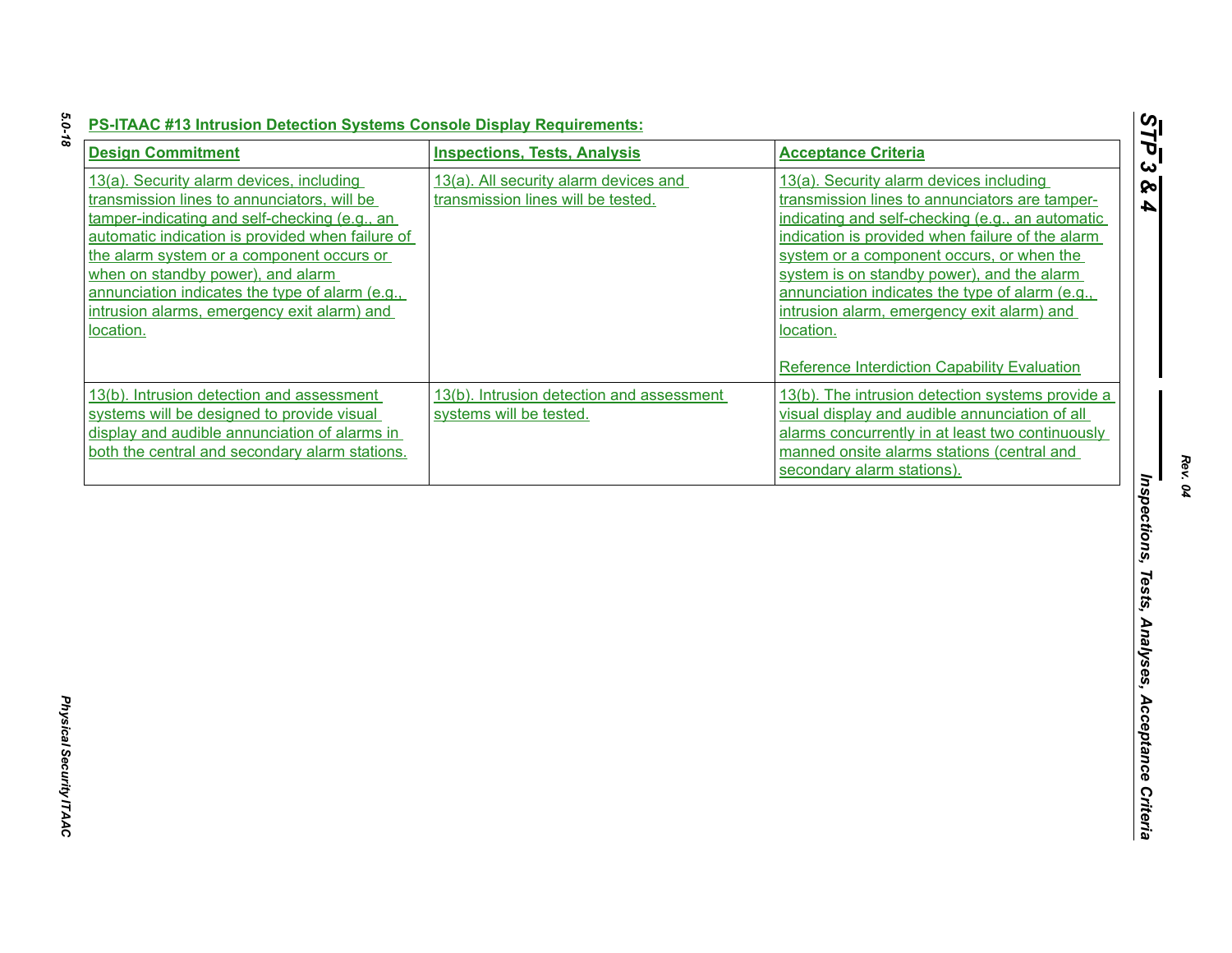| <b>Design Commitment</b>                                                                                                                                                                                                                                               | <b>Inspections, Tests, Analysis</b>                                        | <b>Acceptance Criteria</b>                                                                                                                                                                                                                                                              |
|------------------------------------------------------------------------------------------------------------------------------------------------------------------------------------------------------------------------------------------------------------------------|----------------------------------------------------------------------------|-----------------------------------------------------------------------------------------------------------------------------------------------------------------------------------------------------------------------------------------------------------------------------------------|
| 14. Intrusion detection systems recording<br>equipment will record onsite security alarm<br>annunciation including the location of the alarm,<br>false alarm, alarm check, and tamper indication<br>and the type of alarm, location, alarm circuit,<br>date, and time. | 14. The intrusion detection systems recording<br>equipment will be tested. | 14. Intrusion detection systems recording<br>equipment is capable of recording each onsite<br>security alarm annunciation including the<br>location of the alarm, false alarm, alarm check,<br>and tamper indication and the type of alarm,<br>location, alarm circuit, date, and time. |
|                                                                                                                                                                                                                                                                        |                                                                            |                                                                                                                                                                                                                                                                                         |
|                                                                                                                                                                                                                                                                        |                                                                            |                                                                                                                                                                                                                                                                                         |
|                                                                                                                                                                                                                                                                        |                                                                            |                                                                                                                                                                                                                                                                                         |
|                                                                                                                                                                                                                                                                        |                                                                            |                                                                                                                                                                                                                                                                                         |
|                                                                                                                                                                                                                                                                        |                                                                            |                                                                                                                                                                                                                                                                                         |
|                                                                                                                                                                                                                                                                        |                                                                            |                                                                                                                                                                                                                                                                                         |
|                                                                                                                                                                                                                                                                        |                                                                            |                                                                                                                                                                                                                                                                                         |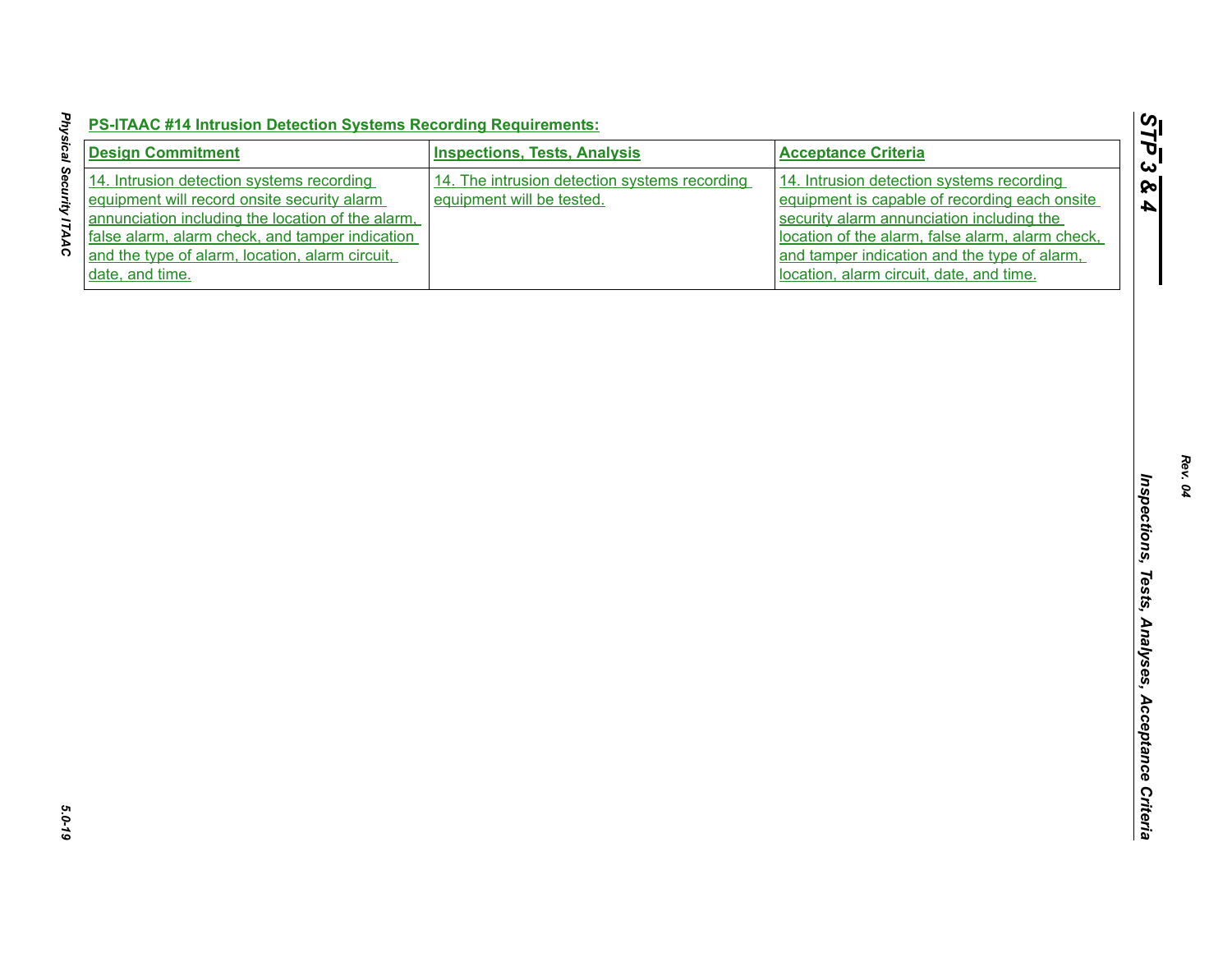| <b>Design Commitment</b>                                                                                                                                                                                                     | <b>Inspections, Tests, Analysis</b>                                                                                                                                             | <b>Acceptance Criteria</b>                                                                                                                                                                                               |
|------------------------------------------------------------------------------------------------------------------------------------------------------------------------------------------------------------------------------|---------------------------------------------------------------------------------------------------------------------------------------------------------------------------------|--------------------------------------------------------------------------------------------------------------------------------------------------------------------------------------------------------------------------|
| 15. Emergency exits through the protected area<br>perimeter and vital area boundaries will be<br>alarmed with intrusion detection devices and<br>secured by locking devices that allow prompt<br>egress during an emergency. | 15. Tests, inspections, or a combination of tests<br>and inspections of emergency exits through the<br>protected area perimeter and vital area<br>boundaries will be performed. | 15. Emergency exits through the protected area<br>perimeter and vital area boundaries are alarmed<br>with intrusion detection devices and secured by<br>locking devices that allow prompt egress during<br>an emergency. |
|                                                                                                                                                                                                                              |                                                                                                                                                                                 |                                                                                                                                                                                                                          |
|                                                                                                                                                                                                                              |                                                                                                                                                                                 |                                                                                                                                                                                                                          |
|                                                                                                                                                                                                                              |                                                                                                                                                                                 |                                                                                                                                                                                                                          |
|                                                                                                                                                                                                                              |                                                                                                                                                                                 |                                                                                                                                                                                                                          |
|                                                                                                                                                                                                                              |                                                                                                                                                                                 |                                                                                                                                                                                                                          |
|                                                                                                                                                                                                                              |                                                                                                                                                                                 |                                                                                                                                                                                                                          |
|                                                                                                                                                                                                                              |                                                                                                                                                                                 |                                                                                                                                                                                                                          |
|                                                                                                                                                                                                                              |                                                                                                                                                                                 |                                                                                                                                                                                                                          |
|                                                                                                                                                                                                                              |                                                                                                                                                                                 |                                                                                                                                                                                                                          |
|                                                                                                                                                                                                                              |                                                                                                                                                                                 |                                                                                                                                                                                                                          |